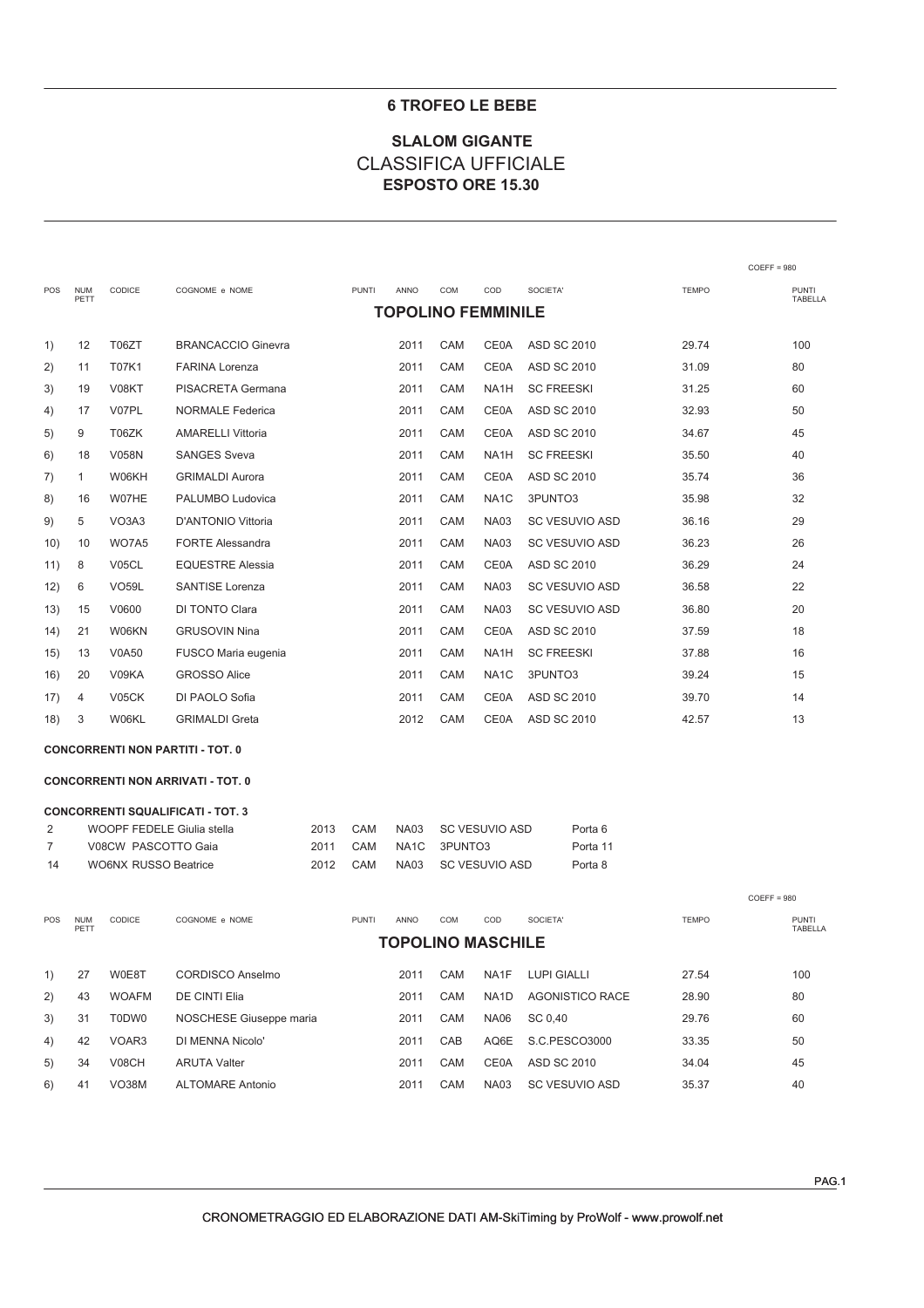|     |                    |                     |                                         |      |              |             |     |                       |                       |              | $COEFF = 980$           |
|-----|--------------------|---------------------|-----------------------------------------|------|--------------|-------------|-----|-----------------------|-----------------------|--------------|-------------------------|
| POS | <b>NUM</b><br>PETT | CODICE              | COGNOME e NOME                          |      | <b>PUNTI</b> | <b>ANNO</b> | COM | COD                   | SOCIETA'              | <b>TEMPO</b> | <b>PUNTI</b><br>TABELLA |
| 7)  | 38                 | <b>V0CDL</b>        | <b>LUPI Giovanni</b>                    |      |              | 2011        | CAM | NA <sub>1</sub> C     | 3PUNTO3               | 35.38        | 36                      |
| 8)  | 28                 | V09KF               | SAPIGNOLI Francesco                     |      |              | 2011        | CAM | NA <sub>1</sub> C     | 3PUNTO3               | 35.47        | 32                      |
| 9)  | 37                 | VO <sub>4</sub> CF  | FEDELE Luigi maria                      |      |              | 2012        | CAM | <b>NA03</b>           | <b>SC VESUVIO ASD</b> | 35.93        | 29                      |
| 10) | 25                 | V098H               | AMODIO Giuliano                         |      |              | 2011        | CAM | NA <sub>1</sub> C     | 3PUNTO3               | 36.40        | 26                      |
| 11) | 39                 | <b>T0E89</b>        | <b>MONACO Edoardo</b>                   |      |              | 2011        | CAM | <b>NA06</b>           | SC 0,40               | 36.65        | 24                      |
| 12) | 24                 | W081Y               | LONGOBARDI Ugo                          |      |              | 2011        | CAM | <b>NA02</b>           | <b>SC POSILLIPO</b>   | 37.07        | 22                      |
| 13) | 33                 | T06YV               | AMODIO Giulio                           |      |              | 2011        | CAM | NA <sub>1</sub> C     | 3PUNTO3               | 40.82        | 20                      |
| 14) | 29                 | WO6X5               | RUGGIERO Marco                          |      |              | 2012        | CAM | <b>NA03</b>           | SC VESUVIO ASD        | 48.69        | 18                      |
| 15) | 36                 | VO <sub>36</sub> R  | RUSSO Alessandro                        |      |              | 2012        | CAM | <b>NA03</b>           | <b>SC VESUVIO ASD</b> | 57.41        | 16                      |
| 16) | 40                 | <b>WO79Y</b>        | LONGOBARDI Fabrizio                     |      |              | 2012        | CAM | <b>NA03</b>           | <b>SC VESUVIO ASD</b> | 59.75        | 15                      |
| 17) | 30                 | <b>POYWA</b>        | POLIDORO Ernesto mattia                 |      |              | 2012        | CAM | <b>NA03</b>           | <b>SC VESUVIO ASD</b> | 01:10.91     | 14                      |
| 18) | 32                 | <b>V07P8</b>        | <b>TARICANI Riccardo</b>                |      |              | 2012        | CAM | <b>CE0A</b>           | <b>ASD SC 2010</b>    | 01:13.98     | 13                      |
| 23  |                    | WO73R RINALDI Greta | <b>CONCORRENTI NON PARTITI - TOT. 1</b> | 2012 | CAM          | <b>NA03</b> |     | <b>SC VESUVIO ASD</b> |                       |              |                         |
|     |                    |                     |                                         |      |              |             |     |                       |                       |              |                         |

# **CONCORRENTI NON ARRIVATI - TOT. 0**

#### **CONCORRENTI SQUALIFICATI - TOT. 3**

| -22 | V08PP ROFFI FILANGIERI Paolo    | 2012 CAM |     | NA1C 3PUNTO3        | Porta 11 |
|-----|---------------------------------|----------|-----|---------------------|----------|
| -26 | WO6RV MASTRANGELO Giovanni      | 2013 CAM |     | NA03 SC VESUVIO ASD | Porta 4  |
| -35 | WO57C DE LUCA DI ROSETO Lorenzo | 2011     | CAM | NA03 SC VESUVIO ASD | Porta 11 |

LA GIURIA

PAG.2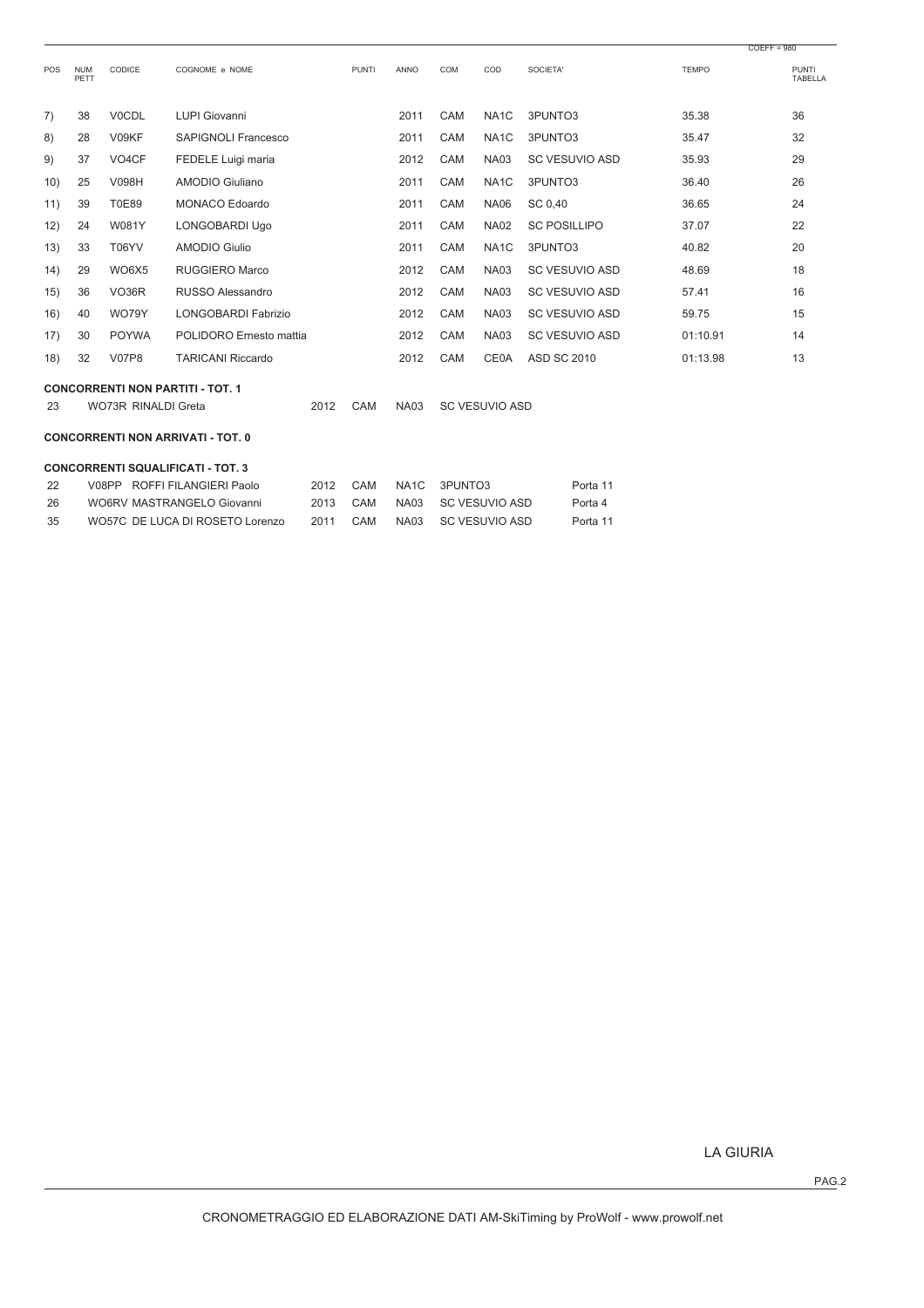### **6 TROFEO LE BEBE**

## **ESPOSTO ORE 15.30 SLALOM GIGANTE** CLASSIFICA UFFICIALE

|     |                    |                             | Codex: Y1FOA132                                             |                            | Cod. FISI: RI_CHI(R2)    |                        |                              |            | Gr.Soc=Y                                                                   |                     | P.FISI=N                                       | $P.Rg=Y$     |               |                         |
|-----|--------------------|-----------------------------|-------------------------------------------------------------|----------------------------|--------------------------|------------------------|------------------------------|------------|----------------------------------------------------------------------------|---------------------|------------------------------------------------|--------------|---------------|-------------------------|
|     |                    |                             | 6 TROFEO LE BEBE<br>SOC. ORGANIZZATRICI: SCI CLUB VESUVIO - |                            |                          |                        |                              |            |                                                                            |                     | GARA CAL.FED. O REG. N°                        | 811          |               |                         |
|     |                    |                             | LOCALITA' ROCCARASO AREMOGNA                                |                            |                          |                        |                              |            | DATA                                                                       |                     | 28/02/2017                                     |              |               |                         |
|     |                    | <b>GIURIA</b>               |                                                             |                            |                          |                        |                              |            |                                                                            |                     | <b>CARATTERISTICHE TECNICHE</b>                |              |               |                         |
|     |                    | D.T. FISI<br><b>ARBITRO</b> | DIRETTORE GARA LICENZIATI C.                                | DI CHIARA D.<br>ANZOINO A. |                          |                        |                              |            | <b>NOME PISTA</b><br><b>PARTENZA</b><br><b>ARRIVO</b><br><b>DISLIVELLO</b> |                     | <b>GRAVARE SX</b><br>1750 m<br>1576 m<br>174 m |              |               |                         |
|     |                    |                             |                                                             |                            |                          |                        |                              |            |                                                                            |                     | N° OMOLOGAZIONE NAZ. 11/124/CAB/A              |              |               |                         |
|     |                    |                             | <b>TRACCIATORE</b>                                          | <b>FRANCESCA STURLINI</b>  |                          |                        |                              |            |                                                                            |                     |                                                |              |               |                         |
|     |                    | <b>APRIPISTA</b>            |                                                             | -A-                        |                          | <b>MARTINA GARGANO</b> |                              |            |                                                                            | -B- MESCIA RITHYSEN |                                                |              |               |                         |
|     |                    |                             |                                                             | -C-<br>-Е-                 | $\overline{\phantom{a}}$ |                        |                              |            | $-D- -$<br>-F-                                                             |                     |                                                |              |               |                         |
|     |                    |                             |                                                             | -G-                        |                          |                        |                              |            | -H-                                                                        |                     |                                                |              |               |                         |
|     |                    |                             |                                                             | $-$  -                     |                          |                        |                              |            | -J-                                                                        |                     |                                                |              |               |                         |
|     |                    |                             | NR. PORTE<br>21                                             | 20                         |                          |                        |                              |            |                                                                            |                     |                                                |              |               |                         |
|     |                    |                             | ORA DI PARTENZA 09:15<br>TEMPO: SERENO                      |                            |                          | NEVE:                  | <b>COMPATTA</b>              |            |                                                                            | TEMPERATURA P: -3°C | A: -1 $^{\circ}$ C                             |              |               |                         |
| POS | <b>NUM</b>         | CODICE                      | COGNOME e NOME                                              |                            |                          | <b>PUNTI</b>           | ANNO                         | COM        | COD                                                                        | SOCIETA'            |                                                | <b>TEMPO</b> | $COEFF = 980$ | <b>PUNTI</b>            |
|     | PETT               |                             |                                                             |                            |                          |                        | <b>SUPER BABY1 FEMMINILE</b> |            |                                                                            |                     |                                                |              |               | TABELLA                 |
|     |                    |                             |                                                             |                            |                          |                        |                              |            |                                                                            |                     |                                                |              |               |                         |
| 1)  | 52                 | <b>W0ECK</b>                | <b>BUONAIUTO Caterina</b>                                   |                            |                          |                        | 2010                         | CAM        | NA1D                                                                       |                     | S.C. CENTRO AGONISTI                           | 46.03        |               | 100                     |
| 2)  | 49                 | W0ECZ                       | <b>MARUCCI Livia</b>                                        |                            |                          |                        | 2010                         | CAM        | NA <sub>1</sub> D                                                          |                     | S.C. CENTRO AGONISTI                           | 46.29        |               | 80                      |
| 3)  | 53                 | <b>MOCRT</b>                | <b>GARGANO Francesca</b>                                    |                            |                          |                        | 2010                         | <b>PUG</b> | <b>BA11</b>                                                                |                     | S.C. PRIMANEVE A.D.                            | 47.62        |               | 60                      |
| 4)  | 48                 | T0FA4                       | PERRILLO Claudia                                            |                            |                          |                        | 2010                         | CAM        | <b>NA02</b>                                                                |                     | S.C. POSILLIPO A.D.                            | 47.69        |               | 50                      |
| 5)  | 50                 | T08P7                       | <b>BOCCIA Ludovica</b>                                      |                            |                          |                        | 2010                         | CAM        | CE0A                                                                       |                     | A.S.D. SCI CLUB 2010                           | 52.10        |               | 45                      |
| 6)  | 44                 | V09VT                       | PISCITELLI Marialivia                                       |                            |                          |                        | 2010                         | CAM        | NA1H                                                                       |                     | S.C. FREESKI A.D.                              | 59.38        |               | 40                      |
|     |                    |                             | <b>CONCORRENTI NON PARTITI - TOT. 0</b>                     |                            |                          |                        |                              |            |                                                                            |                     |                                                |              |               |                         |
|     |                    |                             | <b>CONCORRENTI NON ARRIVATI - TOT. 0</b>                    |                            |                          |                        |                              |            |                                                                            |                     |                                                |              |               |                         |
|     |                    |                             | <b>CONCORRENTI SQUALIFICATI - TOT. 4</b>                    |                            |                          |                        |                              |            |                                                                            |                     |                                                |              |               |                         |
| 45  |                    |                             | T041X RAPOLLA Roberta                                       |                            | 2010                     | CAB                    |                              |            | AQ6E S.C. PESCO 3000 A.D.                                                  |                     | Porta 5                                        |              |               |                         |
| 46  |                    |                             | V08EZ SQUITIERI Ludovica antonietta                         |                            | 2010                     | CAM                    | NA <sub>1</sub> H            |            | S.C. FREESKI A.D.                                                          |                     | Porta 3                                        |              |               |                         |
| 47  |                    | V05CN BERRUTI Sofia         |                                                             |                            | 2010                     | CAM                    | <b>CE0A</b>                  |            | A.S.D. SCI CLUB 2010                                                       |                     | Porta <sub>2</sub>                             |              |               |                         |
| 51  |                    | W079A ROMANO Chiara         |                                                             |                            | 2010                     | CAM                    | <b>NA03</b>                  |            | S.C. VESUVIO A.S.D.                                                        |                     | Porta <sub>3</sub>                             |              |               |                         |
|     |                    |                             |                                                             |                            |                          |                        |                              |            |                                                                            |                     |                                                |              | $COEFF = 980$ |                         |
| POS | <b>NUM</b><br>PETT | CODICE                      | COGNOME e NOME                                              |                            |                          | <b>PUNTI</b>           | ANNO                         | <b>COM</b> | COD                                                                        | SOCIETA'            |                                                | <b>TEMPO</b> |               | <b>PUNTI</b><br>TABELLA |
|     |                    |                             |                                                             |                            |                          |                        | <b>SUPER BABY1 MASCHILE</b>  |            |                                                                            |                     |                                                |              |               |                         |
| 1)  | 68                 | LAR1A                       | <b>CASTRI Niccolo'</b>                                      |                            |                          |                        | 2010                         | CAM        | <b>NA03</b>                                                                |                     | S.C. VESUVIO A.S.D.                            | 34.89        |               | 100                     |
| 2)  | 59                 | T0D0P                       | FERRARA Jacopo                                              |                            |                          |                        | 2010                         | CAB        | AQ6E                                                                       |                     | S.C. PESCO 3000 A.D.                           | 37.71        |               | 80                      |
|     |                    |                             |                                                             |                            |                          |                        |                              |            |                                                                            |                     |                                                |              |               |                         |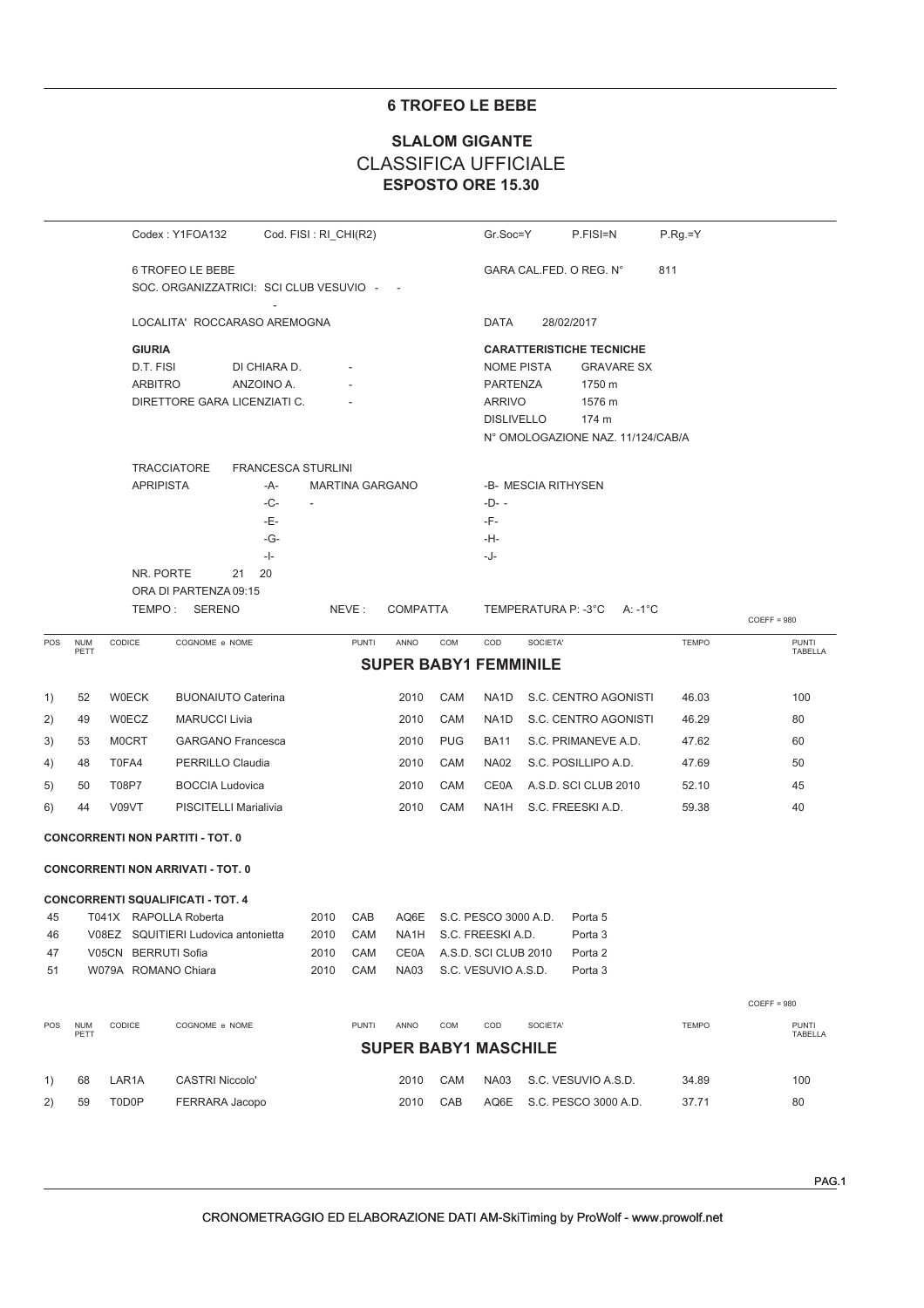|          |                    |                         |                                                |              |              |                              |            |                                              |                               |              | $COEFF = 980$           |
|----------|--------------------|-------------------------|------------------------------------------------|--------------|--------------|------------------------------|------------|----------------------------------------------|-------------------------------|--------------|-------------------------|
| POS      | <b>NUM</b><br>PETT | CODICE                  | COGNOME e NOME                                 |              | <b>PUNTI</b> | ANNO                         | <b>COM</b> | COD                                          | SOCIETA'                      | <b>TEMPO</b> | <b>PUNTI</b><br>TABELLA |
| 3)       | 75                 | <b>T066F</b>            | <b>IMPROTA Francesco</b>                       |              |              | 2010                         | CAM        | <b>NA02</b>                                  | S.C. POSILLIPO A.D.           | 38.28        | 60                      |
| 4)       | 72                 | <b>T071A</b>            | SIMONETTI Luca                                 |              |              | 2010                         | <b>CAM</b> | <b>CE0A</b>                                  | A.S.D. SCI CLUB 2010          | 41.15        | 50                      |
| 5)       | 80                 | <b>T08RV</b>            | <b>BUFFARDI Lucio</b>                          |              |              | 2010                         | CAM        | <b>NA02</b>                                  | S.C. POSILLIPO A.D.           | 42.62        | 45                      |
| 6)       | 54                 | <b>R0P47</b>            | DE LUCA DI ROSETO Andrea                       |              |              | 2010                         | CAM        | NA <sub>1</sub> H                            | S.C. FREESKI A.D.             | 43.04        | 40                      |
| 7)       | 62                 | R0158                   | <b>VERDE Andrea</b>                            |              |              | 2010                         | CAM        | <b>NA03</b>                                  | S.C. VESUVIO A.S.D.           | 43.21        | 36                      |
| 8)       | 64                 | V08EL                   | <b>DE PETRIS Gianluca</b>                      |              |              | 2010                         | CAM        | NA1F                                         | SKI TEAM LUPI GIALLI          | 43.39        | 32                      |
| 9)       | 66                 | T0EA0                   | D'ANTONIO Diego                                |              |              | 2010                         | CAM        | <b>NA03</b>                                  | S.C. VESUVIO A.S.D.           | 43.95        | 29                      |
| 10)      | 71                 | <b>T0EXY</b>            | DONNARUMMA Bruno                               |              |              | 2010                         | CAM        | NA <sub>1</sub> H                            | S.C. FREESKI A.D.             | 44.37        | 26                      |
| 11)      | 70                 | T07LT                   | <b>IAVICOLI Riccardo</b>                       |              |              | 2010                         | CAM        | NA <sub>1</sub> C                            | S.C. 3PUNTO3 S.R.L.           | 47.85        | 24                      |
| 12)      | 56                 | T0C7A                   | FONZONE CACCESE Lorenzo                        |              |              | 2010                         | CAM        | <b>NA02</b>                                  | S.C. POSILLIPO A.D.           | 48.38        | 22                      |
| 13)      | 55                 | V0856                   | <b>SCAFORA Gennaro</b>                         |              |              | 2010                         | CAM        | NA <sub>1</sub> H                            | S.C. FREESKI A.D.             | 49.29        | 20                      |
| 14)      | 63                 | T08C2                   | <b>MANDER Jacopo</b>                           |              |              | 2010                         | CAM        | <b>NA09</b>                                  | S.C. NAPOLI A.D.              | 50.60        | 18                      |
| 15)      | 79                 | V0E8V                   | <b>VALENTINI Fabrizio</b>                      |              |              | 2010                         | <b>CAM</b> | <b>NA02</b>                                  | S.C. POSILLIPO A.D.           | 51.68        | 16                      |
| 16)      | 77                 | R09C7                   | ROMANO Marco                                   |              |              | 2010                         | CAM        | <b>NA03</b>                                  | S.C. VESUVIO A.S.D.           | 53.46        | 15                      |
| 17)      | 61                 | W0ED6                   | <b>SCHISA Andrea</b>                           |              |              | 2010                         | <b>CAM</b> | NA <sub>1</sub> D                            | S.C. CENTRO AGONISTI          | 54.10        | 14                      |
| 18)      | 69                 | T0663                   | CUPIDO Leonardo vincenzo                       |              |              | 2010                         | CAM        | NA <sub>1</sub> C                            | S.C. 3PUNTO3 S.R.L.           | 59.30        | 13                      |
| 19)      | 65                 | W0327                   | <b>MAIONE Mattia</b>                           |              |              | 2010                         | CAM        | <b>NA03</b>                                  | S.C. VESUVIO A.S.D.           | 01:07.41     | 12                      |
|          |                    |                         | <b>CONCORRENTI NON PARTITI - TOT. 0</b>        |              |              |                              |            |                                              |                               |              |                         |
|          |                    |                         | <b>CONCORRENTI NON ARRIVATI - TOT. 5</b>       |              |              |                              |            |                                              |                               |              |                         |
| 57       |                    | WOC3F DEL GIUDICE Paolo |                                                | 2010         | CAM          | NA <sub>1</sub> H            |            | S.C. FREESKI A.D.                            |                               |              |                         |
| 58       |                    | T07WJ STABILE Lorenzo   |                                                | 2010         | CAM          | <b>CE0A</b>                  |            | A.S.D. SCI CLUB 2010                         |                               |              |                         |
| 73       |                    | V0APY BADOLATI Davide   |                                                | 2010         | CAB          | AQ6E                         |            | S.C. PESCO 3000 A.D.                         |                               |              |                         |
| 74<br>76 |                    | T071M                   | PENNELLI Lorenzo<br>V0AR0 QUARATINO Alessandro | 2010<br>2010 | CAM<br>CAB   | <b>CE0A</b><br>AQ6E          |            | A.S.D. SCI CLUB 2010<br>S.C. PESCO 3000 A.D. |                               |              |                         |
|          |                    |                         |                                                |              |              |                              |            |                                              |                               |              |                         |
|          |                    |                         | <b>CONCORRENTI SQUALIFICATI - TOT. 4</b>       |              |              |                              |            |                                              |                               |              |                         |
| 60<br>67 |                    | V06RD RUSSO Giuseppe    | W0818 STELLA Lucio massimo                     | 2010<br>2010 | CAM<br>CAM   | <b>NA03</b><br><b>NA06</b>   |            | S.C. VESUVIO A.S.D.<br>S.C. 0.40 A.D.        | Porta 1<br>Porta <sub>3</sub> |              |                         |
| 78       |                    | V0E6Y MOSTARDA Andrea   |                                                | 2010         | CAM          | <b>NA03</b>                  |            | S.C. VESUVIO A.S.D.                          | Porta <sub>3</sub>            |              |                         |
| 81       |                    | T0AT5                   | <b>TOZZI Giuseppe</b>                          | 2010         | CAM          | <b>NA02</b>                  |            | S.C. POSILLIPO A.D.                          | Porta 17                      |              |                         |
|          |                    |                         |                                                |              |              |                              |            |                                              |                               |              | $COEFF = 980$           |
| POS      | <b>NUM</b><br>PETT | CODICE                  | COGNOME e NOME                                 |              | <b>PUNTI</b> | ANNO                         | COM        | COD                                          | SOCIETA'                      | <b>TEMPO</b> | <b>PUNTI</b><br>TABELLA |
|          |                    |                         |                                                |              |              | <b>SUPER BABY2 FEMMINILE</b> |            |                                              |                               |              |                         |
| 1)       | 91                 | P0269                   | PORZIO Gaia                                    |              |              | 2009                         | CAM        | NA03                                         | S.C. VESUVIO A.S.D.           | 34.51        | 100                     |
| 2)       | 93                 | <b>R0C37</b>            | <b>MELISSA Chiara</b>                          |              |              | 2009                         | CAM        | NA <sub>1</sub> C                            | S.C. 3PUNTO3 S.R.L.           | 37.76        | 80                      |
| 3)       | 98                 | <b>T0FNP</b>            | <b>CHIANESE Alessandra</b>                     |              |              | 2009                         | CAM        | NA1H                                         | S.C. FREESKI A.D.             | 38.94        | 60                      |
| 4)       | 84                 | T0EN5                   | <b>CRICRI Emma</b>                             |              |              | 2009                         | CAM        | NA1F                                         | SKI TEAM LUPI GIALLI          | 39.28        | 50                      |
| 5)       | 94                 | <b>WODEP</b>            | <b>FERRARA Mariastella</b>                     |              |              | 2009                         | CAB        | AQ6E                                         | S.C. PESCO 3000 A.D.          | 39.50        | 45                      |
| 6)       | 109                | <b>PONFT</b>            | <b>BUCCI Carla</b>                             |              |              | 2009                         | CAM        | CE0A                                         | A.S.D. SCI CLUB 2010          | 40.21        | 40                      |
| 7)       | 97                 | <b>P0RXZ</b>            | PUTATURO DONATI Bianca                         |              |              | 2009                         | CAM        | <b>NA06</b>                                  | S.C. 0.40 A.D.                | 42.27        | 36                      |
| 8)       | 89                 | T06ZV                   | <b>NORMALE Daria</b>                           |              |              | 2009                         | CAM        | CE0A                                         | A.S.D. SCI CLUB 2010          | 42.69        | 32                      |
| 9)       | 88                 | T06ZY                   | <b>GAMBARDELLA Flavia</b>                      |              |              | 2009                         | CAM        | CE0A                                         | A.S.D. SCI CLUB 2010          | 43.36        | 29                      |
| 10)      | 104                | R0HP9                   | <b>FARINA Vittoria</b>                         |              |              | 2009                         | <b>CAM</b> | CE0A                                         | A.S.D. SCI CLUB 2010          | 43.96        | 26                      |
| 11)      | 92                 | V06J5                   | POSILLIPO Miriam                               |              |              | 2009                         | CAM        | NA1D                                         | S.C. CENTRO AGONISTI          | 48.05        | 24                      |
| 12)      | 99                 | T0692                   | <b>AMARELLI Ludovica</b>                       |              |              | 2009                         | CAM        | CE0A                                         | A.S.D. SCI CLUB 2010          | 48.06        | 22                      |
| 13)      | 100                | <b>W0EDC</b>            | D'ALTORIO Camilla                              |              |              | 2009                         | CAM        | NA1D                                         | S.C. CENTRO AGONISTI          | 50.04        | 20                      |
|          |                    |                         |                                                |              |              |                              |            |                                              |                               |              |                         |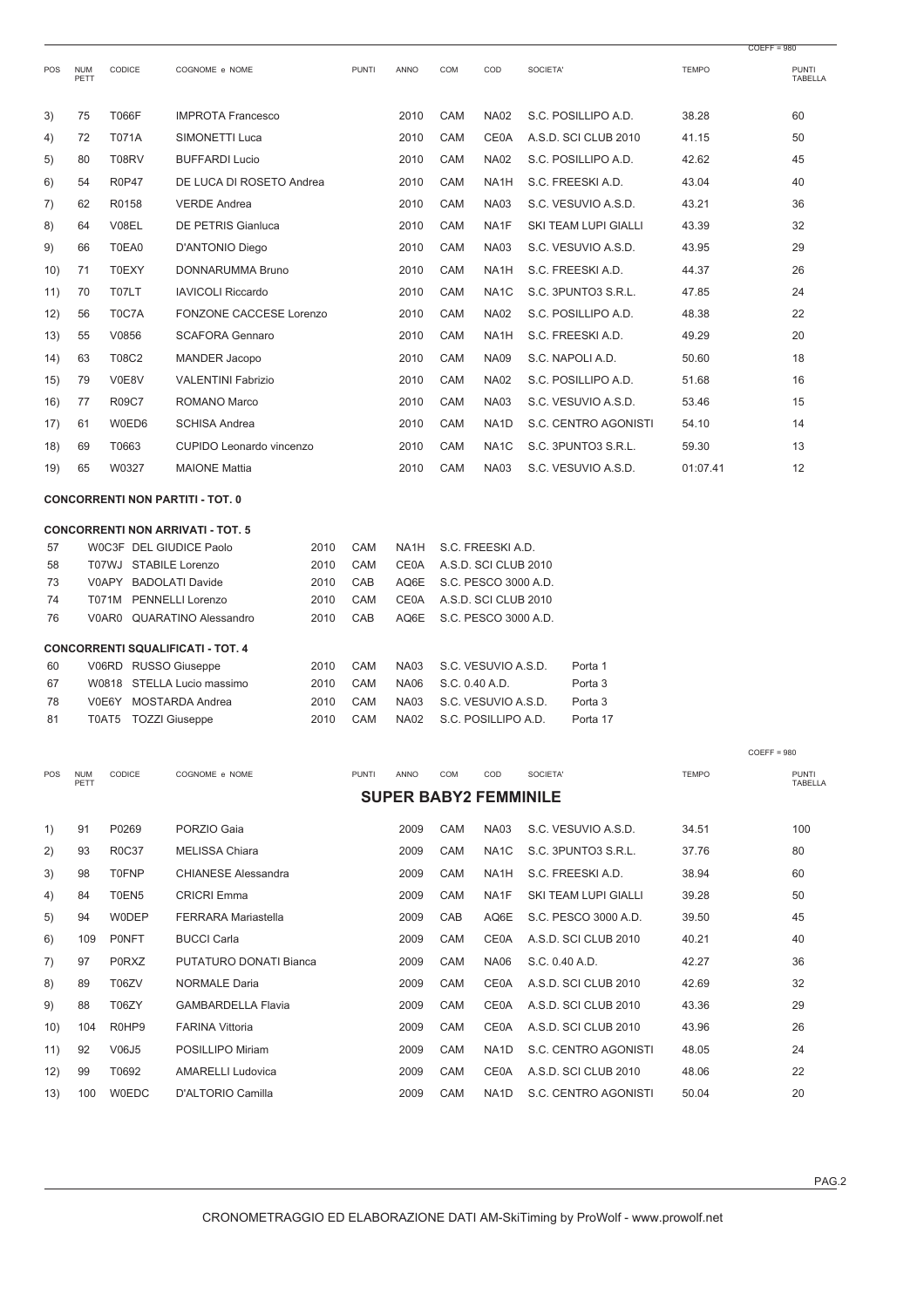|           |                    |                         |                                          |              |              |                                  |            |                                             |          |                                |              | COLLL - 200                    |
|-----------|--------------------|-------------------------|------------------------------------------|--------------|--------------|----------------------------------|------------|---------------------------------------------|----------|--------------------------------|--------------|--------------------------------|
| POS       | <b>NUM</b><br>PETT | CODICE                  | COGNOME e NOME                           |              | <b>PUNTI</b> | ANNO                             | COM        | COD                                         | SOCIETA' |                                | <b>TEMPO</b> | <b>PUNTI</b><br><b>TABELLA</b> |
| 14)       | 110                | W0ED9                   | <b>TROIANIELLO Sara</b>                  |              |              | 2009                             | CAM        | NA1D                                        |          | S.C. CENTRO AGONISTI           | 51.08        | 18                             |
| 15)       | 95                 | T06YW                   | AMODIO Elena                             |              |              | 2009                             | CAM        | NA <sub>1</sub> C                           |          | S.C. 3PUNTO3 S.R.L.            | 52.24        | 16                             |
| 16)       | 90                 | V0CE0                   | <b>GRIMALDI FILIOLI Eva</b>              |              |              | 2009                             | CAM        | NA <sub>1</sub> C                           |          | S.C. 3PUNTO3 S.R.L.            | 53.17        | 15                             |
| 17)       | 87                 | <b>W0EDA</b>            | <b>TAMMARO Margherita</b>                |              |              | 2009                             | CAM        | NA1D                                        |          | S.C. CENTRO AGONISTI           | 54.78        | 14                             |
| 18)       | 85                 | W0ED5                   | <b>BUCCI Aurora</b>                      |              |              | 2009                             | <b>CAM</b> | NA <sub>1</sub> D                           |          | S.C. CENTRO AGONISTI           | 54.87        | 13                             |
|           |                    |                         |                                          |              |              | 2009                             | CAM        | <b>NA03</b>                                 |          | S.C. VESUVIO A.S.D.            |              | 12                             |
| 19)       | 108                | <b>W073K</b>            | PAOLETTI Maria cristina                  |              |              |                                  |            |                                             |          |                                | 01:00.16     |                                |
| 20)       | 107                | <b>ROJEE</b>            | <b>ROMITO Greta</b>                      |              |              | 2009                             | <b>CAM</b> | NA1D                                        |          | S.C. CENTRO AGONISTI           | 01:02.60     | 11                             |
| 21)       | 86                 | R0C99                   | <b>CAMMAROTA Vittoria</b>                |              |              | 2009                             | CAM        | <b>NA02</b>                                 |          | S.C. POSILLIPO A.D.            | 01:10.05     | 10                             |
| 96        |                    | W07W6 PELLIRONE Martina | <b>CONCORRENTI NON PARTITI - TOT. 1</b>  | 2009         | CAM          | NA1C                             |            | S.C. 3PUNTO3 S.R.L.                         |          |                                |              |                                |
|           |                    |                         | <b>CONCORRENTI NON ARRIVATI - TOT. 3</b> |              |              |                                  |            |                                             |          |                                |              |                                |
| 102       |                    | R0CH2 D'ANTONIO Giada   |                                          | 2009         | CAM          | <b>NA03</b>                      |            | S.C. VESUVIO A.S.D.                         |          |                                |              |                                |
| 105       | T0830              |                         | <b>SCIMONE Fabrizia</b>                  | 2009         | CAM          | <b>CE0A</b>                      |            | A.S.D. SCI CLUB 2010<br>S.C. VESUVIO A.S.D. |          |                                |              |                                |
| 106       |                    |                         | R0ACY TORTORANO Francesca                | 2009         | CAM          | <b>NA03</b>                      |            |                                             |          |                                |              |                                |
|           |                    |                         | <b>CONCORRENTI SQUALIFICATI - TOT. 4</b> |              |              |                                  |            |                                             |          |                                |              |                                |
| 82        | T0831              |                         | <b>SCIMONE Carolina</b>                  | 2009         | CAM          | <b>CE0A</b>                      |            | A.S.D. SCI CLUB 2010                        |          | Porta <sub>3</sub>             |              |                                |
| 83<br>101 |                    | R0HLD ALVINO Asia       | R0PZP COSTANZO Sofia maria               | 2009<br>2009 | CAM<br>CAM   | <b>NA09</b><br>NA <sub>1</sub> C |            | S.C. NAPOLI A.D.<br>S.C. 3PUNTO3 S.R.L.     |          | Porta <sub>3</sub><br>Porta 21 |              |                                |
| 103       |                    |                         | WOCL4 SALVATORE Alessandra               | 2009         | CAM          | NA1C                             |            | S.C. 3PUNTO3 S.R.L.                         |          | Porta <sub>3</sub>             |              |                                |
|           |                    |                         |                                          |              |              |                                  |            |                                             |          |                                |              |                                |
|           |                    |                         |                                          |              |              |                                  |            |                                             |          |                                |              | $COEFF = 980$                  |
| POS       | <b>NUM</b><br>PETT | <b>CODICE</b>           | COGNOME e NOME                           |              | <b>PUNTI</b> | <b>ANNO</b>                      | COM        | COD<br><b>SUPER BABY2 MASCHILE</b>          | SOCIETA' |                                | <b>TEMPO</b> | <b>PUNTI</b><br>TABELLA        |
|           |                    |                         |                                          |              |              |                                  |            |                                             |          |                                |              |                                |
| 1)        | 123                | P0RF6                   | <b>MANCINI Marco</b>                     |              |              | 2009                             | CAM        | <b>NA03</b>                                 |          | S.C. VESUVIO A.S.D.            | 33.69        | 100                            |
| 2)        | 114                | <b>V0FHK</b>            | <b>SPADA Nicola</b>                      |              |              | 2009                             | CAM        | <b>NA02</b>                                 |          | S.C. POSILLIPO A.D.            | 34.77        | 80                             |
| 3)        | 126                | <b>T0FNV</b>            | <b>BIONDI Davide</b>                     |              |              | 2009                             | CAM        | <b>NA02</b>                                 |          | S.C. POSILLIPO A.D.            | 34.96        | 60                             |
| 4)        | 113                | P026D                   | VITTORIA Massimo                         |              |              | 2009                             | CAM        | <b>NA03</b>                                 |          | S.C. VESUVIO A.S.D.            | 35.20        | 50                             |
| 5)        | 119                | T0A6D                   | CANTALUPO Gaetano                        |              |              | 2009                             | CAM        | NA1D                                        |          | S.C. CENTRO AGONISTI           | 36.09        | 45                             |
| 6)        | 134                | P0Y3T                   | <b>SIMEONE Luca</b>                      |              |              | 2009                             | CAM        | NA <sub>1</sub> C                           |          | S.C. 3PUNTO3 S.R.L.            | 37.07        | 40                             |
| 7)        | 121                | <b>R0PFC</b>            | LONGANO Marcello                         |              |              | 2009                             | CAM        | NA09                                        |          | S.C. NAPOLI A.D.               | 37.52        | 36                             |
| 8)        | 117                | <b>T0EHX</b>            | MERCADANTE Edoardo                       |              |              | 2009                             | CAM        | NA1H                                        |          | S.C. FREESKI A.D.              | 37.62        | 32                             |
| 9)        | 143                | <b>R0HMA</b>            | D'ANIELLO Alessandro                     |              |              | 2009                             | CAB        | AQ6E                                        |          | S.C. PESCO 3000 A.D.           | 38.70        | 29                             |
| 10)       | 122                | <b>T0EHW</b>            | <b>MERCADANTE Emanuele</b>               |              |              | 2009                             | CAM        | NA <sub>1</sub> H                           |          | S.C. FREESKI A.D.              | 39.86        | 26                             |
| 11)       | 118                | T0FA5                   | <b>GRAZIANO Pierpaolo</b>                |              |              | 2009                             | CAM        | <b>NA02</b>                                 |          | S.C. POSILLIPO A.D.            | 41.05        | 24                             |
| 12)       | 138                | V0FJ0                   | CIRILLO Fabrizio                         |              |              | 2009                             | CAM        | NA1F                                        |          | SKI TEAM LUPI GIALLI           | 41.37        | 22                             |
| 13)       | 137                | W02H3                   | <b>TROZZI Augusto</b>                    |              |              | 2009                             | CAM        | <b>NA03</b>                                 |          | S.C. VESUVIO A.S.D.            | 41.57        | 20                             |
| 14)       | 127                | R0HT0                   | RUSSO Federico riccardo                  |              |              | 2009                             | CAM        | <b>NA03</b>                                 |          | S.C. VESUVIO A.S.D.            | 42.28        | 18                             |
| 15)       | 112                | W0ED1                   | <b>TAMMARO Federico</b>                  |              |              | 2009                             | CAM        | NA <sub>1</sub> D                           |          | S.C. CENTRO AGONISTI           | 43.10        | 16                             |
| 16)       | 133                | W0716                   | <b>TROZZI Tommaso</b>                    |              |              | 2009                             | CAM        | <b>NA03</b>                                 |          | S.C. VESUVIO A.S.D.            | 44.14        | 15                             |
|           |                    | <b>R0KKD</b>            | <b>FORCELLI Giulio</b>                   |              |              | 2009                             | CAM        | NA <sub>1</sub> C                           |          |                                | 44.26        | 14                             |
| 17)       | 115                |                         |                                          |              |              |                                  |            |                                             |          | S.C. 3PUNTO3 S.R.L.            |              |                                |
| 18)       | 128                | W08A9                   | <b>AIELLO Gabriele</b>                   |              |              | 2009                             | CAM        | <b>CE0A</b>                                 |          | A.S.D. SCI CLUB 2010           | 44.93        | 13                             |
| 19)       | 130                | W06KM                   | <b>GRUSOVIN Diego</b>                    |              |              | 2009                             | CAM        | <b>CE0A</b>                                 |          | A.S.D. SCI CLUB 2010           | 46.19        | 12                             |
|           |                    |                         |                                          |              |              | 2009                             | CAM        | <b>NA03</b>                                 |          | S.C. VESUVIO A.S.D.            | 46.34        | 11                             |
| 20)       | 141                | T0E99                   | NICCOLI Francesco                        |              |              |                                  |            |                                             |          |                                |              |                                |
| 21)       | 136                | W0ED2                   | PAOLUCCI Giuseppe                        |              |              | 2009                             | CAM        | NA <sub>1</sub> D                           |          | S.C. CENTRO AGONISTI           | 47.02        | 10                             |
| 22)       | 116                | <b>R0CRP</b>            | SPERANZA Stefano                         |              |              | 2009                             | CAM        | <b>NA03</b>                                 |          | S.C. VESUVIO A.S.D.            | 49.38        | 9                              |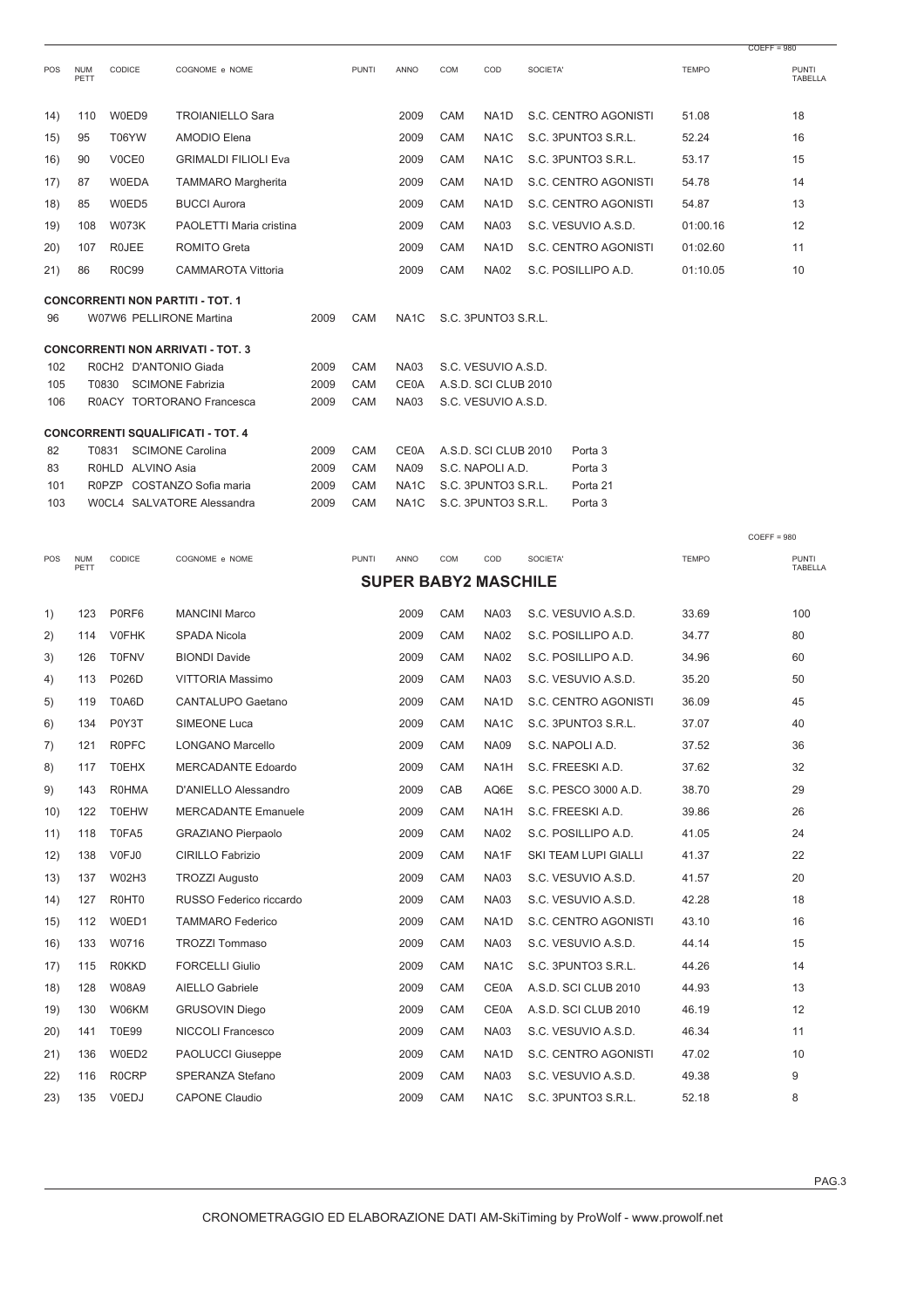|            |                    |                    |                                          |      |              |                   |     |                        |                               |              | $COEFF = 980$           |
|------------|--------------------|--------------------|------------------------------------------|------|--------------|-------------------|-----|------------------------|-------------------------------|--------------|-------------------------|
| <b>POS</b> | <b>NUM</b><br>PETT | CODICE             | COGNOME e NOME                           |      | <b>PUNTI</b> | ANNO              | COM | COD                    | SOCIETA'                      | <b>TEMPO</b> | <b>PUNTI</b><br>TABELLA |
|            |                    |                    |                                          |      |              |                   |     |                        |                               |              |                         |
| (24)       | 120                | W07RZ              | PAGANO Augusto                           |      |              | 2009              | CAM | NA <sub>1</sub> C      | S.C. 3PUNTO3 S.R.L.           | 53.67        | $\overline{7}$          |
| 25)        | 144                | T06ZW              | <b>GUARDONE Andrea</b>                   |      |              | 2009              | CAM | <b>CE0A</b>            | A.S.D. SCI CLUB 2010          | 01:05.08     | 6                       |
|            |                    |                    | <b>CONCORRENTI NON PARTITI - TOT. 1</b>  |      |              |                   |     |                        |                               |              |                         |
| 140        |                    |                    | VOCDR MOSELLA Francesco                  | 2009 | CAM          | NA <sub>1</sub> C |     | S.C. 3PUNTO3 S.R.L.    |                               |              |                         |
|            |                    |                    | <b>CONCORRENTI NON ARRIVATI - TOT. 5</b> |      |              |                   |     |                        |                               |              |                         |
| 111        |                    |                    | T0A32 D'ACUNTO Giuseppe                  | 2009 | CAM          | <b>NA09</b>       |     | S.C. NAPOLI A.D.       |                               |              |                         |
| 129        |                    |                    | W0824 VITAGLIANO Achille                 | 2009 | CAM          | NA <sub>1</sub> C |     | S.C. 3PUNTO3 S.R.L.    |                               |              |                         |
| 132        |                    |                    | P0XDN PENNELLI Alfonso maria             | 2009 | CAM          | <b>CE0A</b>       |     | A.S.D. SCI CLUB 2010   |                               |              |                         |
| 139        |                    | W073P              | RINALDI Ernesto maria                    | 2009 | CAM          | <b>NA03</b>       |     | S.C. VESUVIO A.S.D.    |                               |              |                         |
| 142        |                    | <b>ROJRJ</b>       | PATI CLAUSI Riccardo                     | 2009 | CAM          | <b>NA03</b>       |     | S.C. VESUVIO A.S.D.    |                               |              |                         |
|            |                    |                    | <b>CONCORRENTI SQUALIFICATI - TOT. 4</b> |      |              |                   |     |                        |                               |              |                         |
| 124        |                    |                    | W0ED7 BARONE Lucio loris                 | 2009 | CAM          | NA <sub>1</sub> D |     |                        | S.C. CENTRO AGONISTI Porta 18 |              |                         |
| 125        |                    | R <sub>0</sub> J3Z | <b>MARVELLI Valerio</b>                  | 2009 | CAM          | NA <sub>1</sub> C |     | S.C. 3PUNTO3 S.R.L.    | Porta <sub>8</sub>            |              |                         |
| 131        |                    | <b>P0K96</b>       | RONDINO Marcello                         | 2009 | CAB          | AQ6E              |     | S.C. PESCO 3000 A.D.   | Porta 4                       |              |                         |
| 145        |                    |                    | V0APR PERRONE Alessandro                 | 2009 | CAB          | AQ6E              |     | S.C. PESCO 3000 A.D.   | Porta 21                      |              |                         |
|            |                    |                    |                                          |      |              |                   |     |                        |                               |              | $COEFF = 980$           |
| POS        | <b>NUM</b><br>PETT | CODICE             | COGNOME e NOME                           |      | <b>PUNTI</b> | ANNO              | COM | COD                    | SOCIETA'                      | <b>TEMPO</b> | <b>PUNTI</b><br>TABELLA |
|            |                    |                    |                                          |      |              |                   |     | <b>BABY1 FEMMINILE</b> |                               |              |                         |
| 1)         | 168                | <b>R0RWM</b>       | <b>CANTALUPO Vera</b>                    |      |              | 2008              | CAM | NA <sub>1</sub> D      | S.C. CENTRO AGONISTI          | 34.39        | 100                     |
| 2)         | 170                | <b>POMZJ</b>       | <b>BIANCO Rebecca</b>                    |      |              | 2008              | CAM | <b>NA03</b>            | S.C. VESUVIO A.S.D.           | 34.63        | 80                      |
| 3)         | 164                | N0CPL              | <b>LIMAURO Chiara</b>                    |      |              | 2008              | CAM | <b>NA03</b>            | S.C. VESUVIO A.S.D.           | 35.16        | 60                      |
| 4)         | 174                | <b>N0CPV</b>       | <b>GIULIANO Caterina</b>                 |      |              | 2008              | CAM | NA <sub>1</sub> C      | S.C. 3PUNTO3 S.R.L.           | 37.67        | 50                      |
|            |                    |                    |                                          |      |              |                   |     |                        |                               |              |                         |

| 2)   | 170 | POMZJ        | <b>BIANCO Rebecca</b>            | 2008 | CAM | <b>NA03</b>       | S.C. VESUVIO A.S.D.  | 34.63    | 80             |
|------|-----|--------------|----------------------------------|------|-----|-------------------|----------------------|----------|----------------|
| 3)   | 164 | N0CPL        | <b>LIMAURO Chiara</b>            | 2008 | CAM | <b>NA03</b>       | S.C. VESUVIO A.S.D.  | 35.16    | 60             |
| 4)   | 174 | N0CPV        | <b>GIULIANO Caterina</b>         | 2008 | CAM | NA <sub>1</sub> C | S.C. 3PUNTO3 S.R.L.  | 37.67    | 50             |
| 5)   | 160 | R0P9D        | CAIAZZO Chiara maria             | 2008 | CAM | NA <sub>1</sub> C | S.C. 3PUNTO3 S.R.L.  | 37.93    | 45             |
| 6)   | 154 | <b>R0RZN</b> | <b>CARONTI Asia</b>              | 2008 | CAM | NA1F              | SKI TEAM LUPI GIALLI | 38.30    | 40             |
| 7)   | 147 | R0HM6        | <b>LALLI Virginia</b>            | 2008 | CAB | AQ6E              | S.C. PESCO 3000 A.D. | 38.30    | 36             |
| 8)   | 155 | R0HX2        | <b>NOSCHESE Letizia</b>          | 2008 | CAM | <b>NA06</b>       | S.C. 0.40 A.D.       | 38.55    | 32             |
| 9)   | 148 | P00W2        | <b>ABBATE Giulia</b>             | 2008 | CAM | <b>NA03</b>       | S.C. VESUVIO A.S.D.  | 38.55    | 29             |
| 10)  | 151 | <b>P0VYC</b> | <b>SETTE Ludovica</b>            | 2008 | CAB | AQ6E              | S.C. PESCO 3000 A.D. | 39.06    | 26             |
| 11)  | 167 | <b>P0TJR</b> | SANTISE Giorgia paola            | 2008 | CAM | <b>NA03</b>       | S.C. VESUVIO A.S.D.  | 40.11    | 24             |
| 12)  | 149 | <b>TOCPF</b> | PINO Ludovica maria              | 2008 | CAM | NA <sub>1</sub> C | S.C. 3PUNTO3 S.R.L.  | 40.50    | 22             |
| 13)  | 153 | <b>R0CWV</b> | <b>DI BATTISTA Giulia</b>        | 2008 | CAM | NA <sub>1</sub> H | S.C. FREESKI A.D.    | 40.56    | 20             |
| (14) | 173 | W0ED3        | <b>BARONE Rosalba</b>            | 2008 | CAM | NA <sub>1</sub> D | S.C. CENTRO AGONISTI | 40.59    | 18             |
| 15)  | 146 | R0952        | <b>CANGIANO Carlotta</b>         | 2008 | CAM | NA <sub>1</sub> C | S.C. 3PUNTO3 S.R.L.  | 40.97    | 16             |
| 16)  | 172 | T0412        | RAPOLLA Daniela                  | 2008 | CAB | AQ6E              | S.C. PESCO 3000 A.D. | 41.47    | 15             |
| 17)  | 171 | P0P7A        | CARDOSO Alessandra               | 2008 | CAM | NA <sub>1</sub> H | S.C. FREESKI A.D.    | 41.74    | 14             |
| 18)  | 175 | <b>R095C</b> | DELLA VOLPE Marta                | 2008 | CAM | NA <sub>1</sub> C | S.C. 3PUNTO3 S.R.L.  | 42.29    | 13             |
| 19)  | 161 | T07N2        | DE GIOVANNI Giada                | 2008 | CAM | <b>NA03</b>       | S.C. VESUVIO A.S.D.  | 43.49    | 12             |
| 20)  | 162 | W08HC        | <b>TROTTA Enrica</b>             | 2008 | CAM | NA <sub>1</sub> C | S.C. 3PUNTO3 S.R.L.  | 45.00    | 11             |
| 21)  | 166 | W0ED4        | <b>DEL GIUDICE Vittoria</b>      | 2008 | CAM | NA <sub>1</sub> D | S.C. CENTRO AGONISTI | 46.33    | 10             |
| 22)  | 176 | R0J43        | STOPPOLONI Piera                 | 2008 | CAM | NA1H              | S.C. FREESKI A.D.    | 49.27    | 9              |
| 23)  | 156 | T06ZD        | <b>GAMBARDELLA Stefania</b>      | 2008 | CAM | CE0A              | A.S.D. SCI CLUB 2010 | 51.44    | 8              |
| 24)  | 157 | T08KM        | <b>GIACOMINI Maria francesca</b> | 2008 | CAM | <b>NA03</b>       | S.C. VESUVIO A.S.D.  | 52.80    | $\overline{7}$ |
| 25)  | 163 | W073Y        | PAOLETTI Carolina                | 2008 | CAM | <b>NA03</b>       | S.C. VESUVIO A.S.D.  | 01:01.23 | 6              |
| 26)  | 159 | W0E8R        | <b>IPPOLITI Sofia</b>            | 2008 | CAM | <b>NA03</b>       | S.C. VESUVIO A.S.D.  | 01:18.38 | 5              |
| 27)  | 169 | T08M3        | MOSELLA Ludovica                 | 2008 | CAM | NA <sub>1</sub> C | S.C. 3PUNTO3 S.R.L.  | 01:35.05 | 4              |
|      |     |              |                                  |      |     |                   |                      |          |                |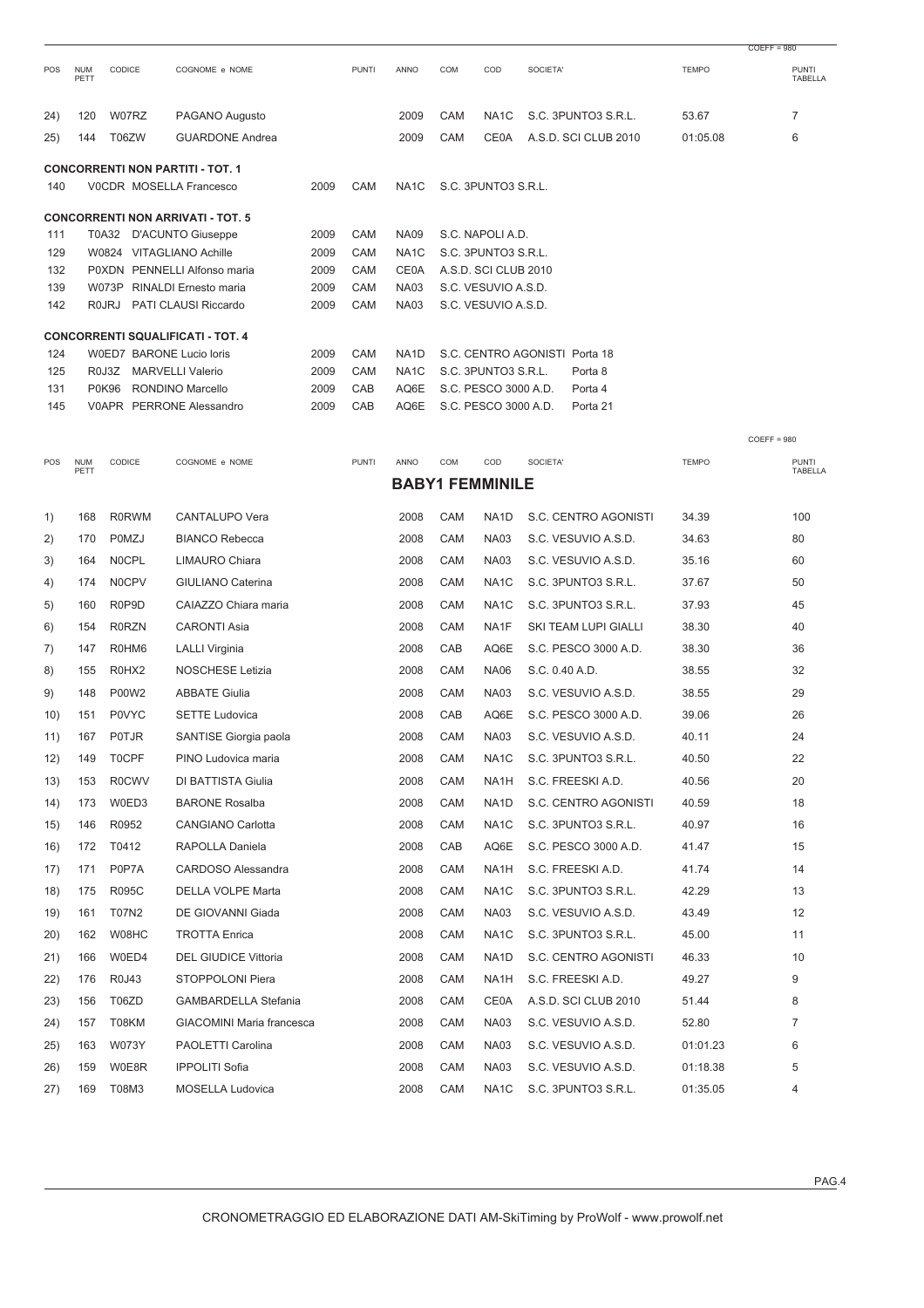| <b>POS</b> | <b>NUM</b><br>PETT | <b>CODICE</b><br>COGNOME e NOME                                           |      | <b>PUNTI</b> | ANNO        | COM | COD                 | SOCIETA' | <b>TEMPO</b> | <b>PUNTI</b><br>TABELLA |
|------------|--------------------|---------------------------------------------------------------------------|------|--------------|-------------|-----|---------------------|----------|--------------|-------------------------|
|            |                    | <b>CONCORRENTI NON PARTITI - TOT. 3</b>                                   |      |              |             |     |                     |          |              |                         |
| 150        | T0AHF              | <b>BARONCINI Beatrice</b>                                                 | 2008 | CAM          | <b>NA03</b> |     | S.C. VESUVIO A.S.D. |          |              |                         |
| 152        |                    | W08T0 FALTONI Greta                                                       | 2008 | CAM          | <b>NA03</b> |     | S.C. VESUVIO A.S.D. |          |              |                         |
| 158        |                    | <b>T0AHH CIACCIA Ginevra</b>                                              | 2008 | CAM          | <b>NA03</b> |     | S.C. VESUVIO A.S.D. |          |              |                         |
| 165        |                    | <b>CONCORRENTI NON ARRIVATI - TOT. 1</b><br>R0J0R ALTOMARE Maria vittoria | 2008 | CAM          | NA03        |     | S.C. VESUVIO A.S.D. |          |              |                         |
|            |                    |                                                                           |      |              |             |     |                     |          |              |                         |

**CONCORRENTI SQUALIFICATI - TOT. 0**

|      |                    |                                |                                         |      |              |             |            |                       |                             |              | $COEFF = 980$           |
|------|--------------------|--------------------------------|-----------------------------------------|------|--------------|-------------|------------|-----------------------|-----------------------------|--------------|-------------------------|
| POS  | <b>NUM</b><br>PETT | CODICE                         | COGNOME e NOME                          |      | <b>PUNTI</b> | <b>ANNO</b> | COM        | COD                   | SOCIETA'                    | <b>TEMPO</b> | <b>PUNTI</b><br>TABELLA |
|      |                    |                                |                                         |      |              |             |            | <b>BABY1 MASCHILE</b> |                             |              |                         |
| 1)   | 197                | T00WD                          | <b>INNOCENTE PERGOLESE Gianluca</b>     |      |              | 2008        | <b>CLS</b> | <b>RI02</b>           | S.C. TERMINILLO A.D.        | 31.75        | 100                     |
| 2)   | 199                | <b>POXKA</b>                   | <b>RUCCI Manuel</b>                     |      |              | 2008        | CAM        | <b>NA03</b>           | S.C. VESUVIO A.S.D.         | 33.50        | 80                      |
| 3)   | 195                | <b>R0A98</b>                   | RIZZO Lorenzo                           |      |              | 2008        | CAM        | <b>NA02</b>           | S.C. POSILLIPO A.D.         | 34.42        | 60                      |
| 4)   | 180                | V0534                          | <b>LEONETTI Andrea</b>                  |      |              | 2008        | <b>CLS</b> | <b>RI02</b>           | S.C. TERMINILLO A.D.        | 34.45        | 50                      |
| 5)   | 177                | T0D09                          | IARUSSI Leonardo                        |      |              | 2008        | CAM        | NA <sub>1</sub> D     | S.C. CENTRO AGONISTI        | 35.14        | 45                      |
| 6)   | 184                | P0PC0                          | <b>IMPROTA Federico</b>                 |      |              | 2008        | CAM        | NA <sub>1</sub> C     | S.C. 3PUNTO3 S.R.L.         | 35.17        | 40                      |
| 7)   | 190                | <b>PONNF</b>                   | <b>CLAAR Luca</b>                       |      |              | 2008        | CAM        | <b>NA02</b>           | S.C. POSILLIPO A.D.         | 35.42        | 36                      |
| 8)   | 196                | <b>ROCEP</b>                   | <b>MONTORO Giovanni</b>                 |      |              | 2008        | CAM        | <b>NA02</b>           | S.C. POSILLIPO A.D.         | 35.56        | 32                      |
| 9)   | 182                | N0K7K                          | <b>BRANCACCIO Stefano</b>               |      |              | 2008        | CAM        | CE0A                  | A.S.D. SCI CLUB 2010        | 35.85        | 29                      |
| 10)  | 183                | <b>POTHR</b>                   | <b>CASCONE Domenico</b>                 |      |              | 2008        | CAM        | <b>NA03</b>           | S.C. VESUVIO A.S.D.         | 36.88        | 26                      |
| 11)  | 193                | T0694                          | DI CICCO Giancarlo                      |      |              | 2008        | CAM        | <b>NA19</b>           | S.C. SCI E NATURA A.        | 37.08        | 24                      |
| 12)  | 192                | V098W                          | DI MARE Antonio                         |      |              | 2008        | CAM        | NA <sub>1</sub> D     | S.C. CENTRO AGONISTI        | 37.10        | 22                      |
| 13)  | 188                | V090A                          | ROMANO Arturo                           |      |              | 2008        | CAM        | NA <sub>1</sub> D     | S.C. CENTRO AGONISTI        | 37.44        | 20                      |
| (14) | 194                | V0E9Z                          | <b>SPERA Gianmario</b>                  |      |              | 2008        | CAM        | NA1F                  | <b>SKI TEAM LUPI GIALLI</b> | 37.75        | 18                      |
| 15)  | 181                | <b>RONTJ</b>                   | <b>APREA Leonardo</b>                   |      |              | 2008        | CAM        | NA <sub>1</sub> D     | S.C. CENTRO AGONISTI        | 39.00        | 16                      |
| 16)  | 179                | P0RY3                          | <b>MONACO Antonio</b>                   |      |              | 2008        | CAM        | <b>NA06</b>           | S.C. 0.40 A.D.              | 39.39        | 15                      |
| 17)  | 191                | T083D                          | <b>CUTOLO Filippo</b>                   |      |              | 2008        | CAM        | <b>NA19</b>           | S.C. SCI E NATURA A.        | 40.01        | 14                      |
| 18)  | 178                | R0HP6                          | <b>RECINTO Valerio</b>                  |      |              | 2008        | CAM        | <b>NA06</b>           | S.C. 0.40 A.D.              | 41.47        | 13                      |
| 19)  | 185                | W0ED8                          | <b>COLAIZZI Mattia</b>                  |      |              | 2008        | CAM        | NA <sub>1</sub> D     | S.C. CENTRO AGONISTI        | 42.08        | 12                      |
| 20)  | 189                | R <sub>0</sub> JM <sub>2</sub> | <b>MAIONE Francesco</b>                 |      |              | 2008        | CAM        | NA <sub>1</sub> H     | S.C. FREESKI A.D.           | 42.47        | 11                      |
|      |                    |                                | <b>CONCORRENTI NON PARTITI - TOT. 3</b> |      |              |             |            |                       |                             |              |                         |
| 186  |                    |                                | R0JAH RICCIO Leonardo                   | 2008 | <b>CAM</b>   | <b>CE0A</b> |            | A.S.D. SCI CLUB 2010  |                             |              |                         |
| 187  |                    |                                | NOC75 POSTIGLIONE Italo                 | 2008 | CAM          | <b>NA03</b> |            | S.C. VESUVIO A.S.D.   |                             |              |                         |
| 198  |                    | TOEFZ                          | <b>BIONDI Alessandro</b>                | 2008 | CAM          | <b>NA03</b> |            | S.C. VESUVIO A.S.D.   |                             |              |                         |

**CONCORRENTI NON ARRIVATI - TOT. 0**

**CONCORRENTI SQUALIFICATI - TOT. 0**

|            |                    |               |                          |              |      |                        |             |                  |              | $CO$ FFF = 980          |  |
|------------|--------------------|---------------|--------------------------|--------------|------|------------------------|-------------|------------------|--------------|-------------------------|--|
| <b>POS</b> | <b>NUM</b><br>PETT | <b>CODICE</b> | COGNOME e NOME           | <b>PUNTI</b> | ANNO | COM<br>SOCIETA'<br>COD |             |                  | <b>TEMPO</b> | <b>PUNTI</b><br>TABELLA |  |
|            |                    |               | <b>BABY2 FEMMINILE</b>   |              |      |                        |             |                  |              |                         |  |
| 1)         | 223                | N0266         | <b>DAUTI Semire</b>      |              | 2007 | CAM                    | NA06        | S.C. 0.40 A.D.   | 33.13        | 100                     |  |
| 2)         | 218                | M0NV3         | PENNAROLA Clara          |              | 2007 | CAM                    | <b>NA09</b> | S.C. NAPOLI A.D. | 33.92        | 80                      |  |
| 3)         | 211                | <b>NOCRL</b>  | <b>BALBINOT Vittoria</b> |              | 2007 | CAM                    | <b>NA09</b> | S.C. NAPOLI A.D. | 34.41        | 60                      |  |

COEFF = 980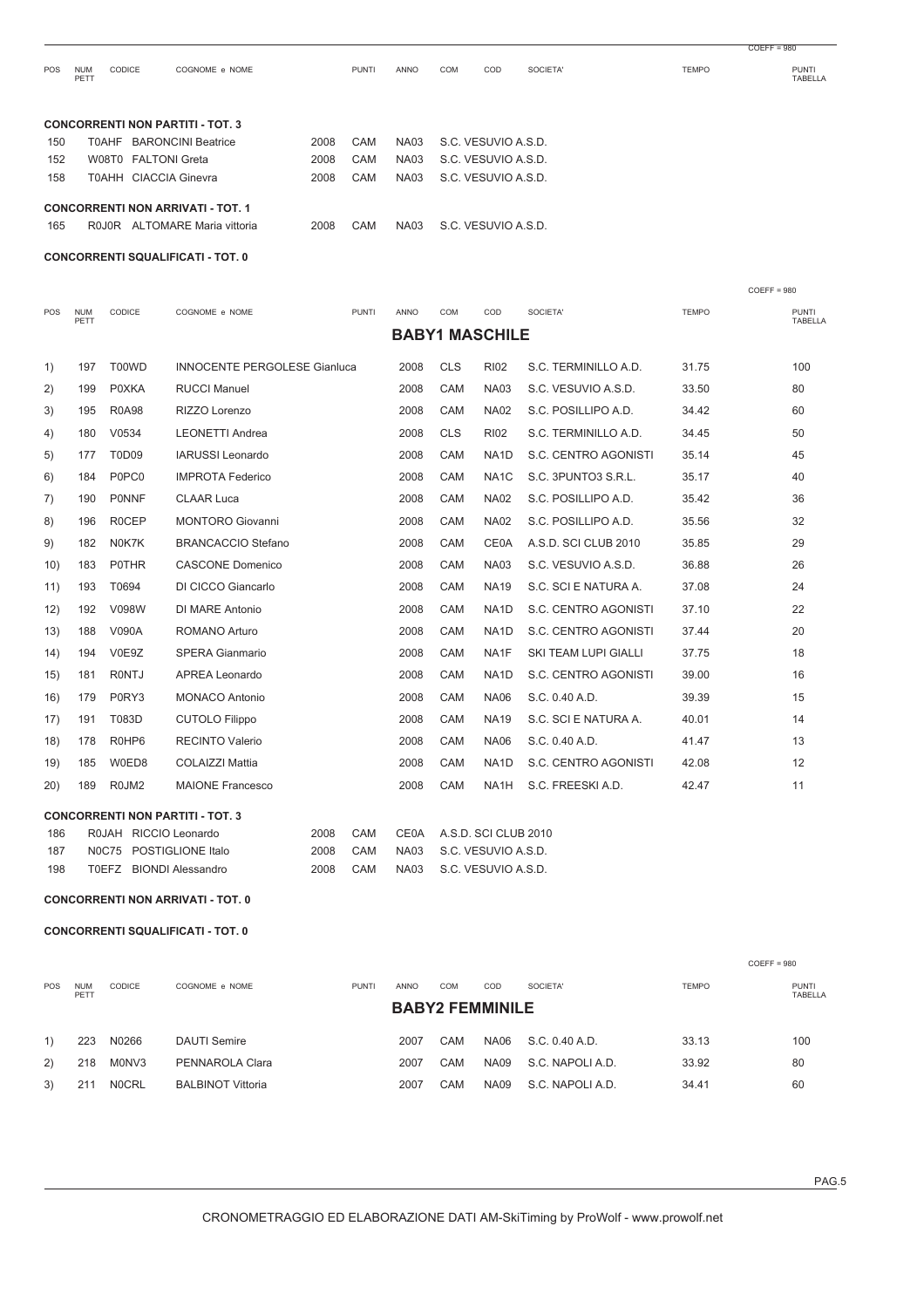|      |                    |                         |                                           |      |              |             |            |                       |                             |              | $COEFF = 980$           |
|------|--------------------|-------------------------|-------------------------------------------|------|--------------|-------------|------------|-----------------------|-----------------------------|--------------|-------------------------|
| POS  | <b>NUM</b><br>PETT | CODICE                  | COGNOME e NOME                            |      | <b>PUNTI</b> | ANNO        | COM        | COD                   | SOCIETA'                    | <b>TEMPO</b> | <b>PUNTI</b><br>TABELLA |
| 4)   | 214                | V09A5                   | <b>PINCI Vittoria</b>                     |      |              | 2007        | CAM        | NA <sub>1</sub> D     | S.C. CENTRO AGONISTI        | 34.92        | 50                      |
| 5)   | 222                | <b>NOCRA</b>            | <b>MANDER Martina</b>                     |      |              | 2007        | CAM        | <b>NA09</b>           | S.C. NAPOLI A.D.            | 35.07        | 45                      |
| 6)   | 215                | P0PV2                   | <b>FAVA Marcella</b>                      |      |              | 2007        | CAM        | <b>NA06</b>           | S.C. 0.40 A.D.              | 35.44        | 40                      |
| 7)   | 201                | R0K2W                   | <b>CHIANESE Francesca</b>                 |      |              | 2007        | CAM        | NA <sub>1</sub> H     | S.C. FREESKI A.D.           | 35.57        | 36                      |
| 8)   | 220                | P0268                   | PORZIO Valentina                          |      |              | 2007        | CAM        | <b>NA03</b>           | S.C. VESUVIO A.S.D.         | 35.66        | 32                      |
| 9)   | 231                | <b>R0RZM</b>            | <b>CARONTI Alice</b>                      |      |              | 2007        | CAM        | NA1F                  | SKI TEAM LUPI GIALLI        | 37.41        | 29                      |
| 10)  | 213                | N0104                   | VIGO Camilla                              |      |              | 2007        | CAM        | NA1H                  | S.C. FREESKI A.D.           | 37.79        | 26                      |
| 11)  | 229                | M0HK4                   | POLIDORO Federica                         |      |              | 2007        | CAM        | <b>NA03</b>           | S.C. VESUVIO A.S.D.         | 38.24        | 24                      |
| 12)  | 227                | <b>P0M75</b>            | MIELE Maria vittoria                      |      |              | 2007        | CAM        | NA <sub>1</sub> C     | S.C. 3PUNTO3 S.R.L.         | 38.76        | 22                      |
| 13)  | 221                | T06KY                   | <b>PINELLI Enrica</b>                     |      |              | 2007        | CAM        | <b>NA19</b>           | S.C. SCI E NATURA A.        | 38.88        | 20                      |
| 14)  | 200                | <b>R0FCX</b>            | <b>SANGES Ludovica</b>                    |      |              | 2007        | CAM        | <b>NA06</b>           | S.C. 0.40 A.D.              | 39.04        | 18                      |
| 15)  | 210                | T0EN3                   | CIRILLO Chiara                            |      |              | 2007        | CAM        | NA1F                  | SKI TEAM LUPI GIALLI        | 39.10        | 16                      |
| 16)  | 204                | R0P3K                   | <b>GROSSO Victoria</b>                    |      |              | 2007        | <b>COM</b> | CB <sub>16</sub>      | SCI CLUB BOJANO A.S.        | 39.10        | 15                      |
| 17)  | 224                | N0F5W                   | <b>MELISSA Ludovica</b>                   |      |              | 2007        | CAM        | NA <sub>1</sub> C     | S.C. 3PUNTO3 S.R.L.         | 39.19        | 14                      |
| 18)  | 228                | <b>R0RNA</b>            | <b>ALVINO Sveva</b>                       |      |              | 2007        | CAB        | AQ6E                  | S.C. PESCO 3000 A.D.        | 39.47        | 13                      |
| 19)  | 233                | NOCT3                   | <b>BUCCI Roshani</b>                      |      |              | 2007        | CAM        | <b>NA02</b>           | S.C. POSILLIPO A.D.         | 39.92        | 12                      |
| 20)  | 225                | N0HR0                   | <b>RISPO</b> Federica                     |      |              | 2007        | CAM        | NA <sub>1</sub> J     | <b>SCI CLUB SKI TRIBE A</b> | 40.00        | 11                      |
| 21)  | 232                | <b>T0D0N</b>            | <b>FERRARA Giuliana</b>                   |      |              | 2007        | CAB        | AQ6E                  | S.C. PESCO 3000 A.D.        | 41.43        | 10                      |
| (22) | 212                | V0EA4                   | <b>LONGO Francesca</b>                    |      |              | 2007        | CAM        | NA1F                  | SKI TEAM LUPI GIALLI        | 42.01        | 9                       |
| 23)  | 203                | R0ACX                   | <b>TORTORANO Camilla</b>                  |      |              | 2007        | CAM        | <b>NA03</b>           | S.C. VESUVIO A.S.D.         | 42.32        | 8                       |
| 24)  | 207                | <b>P0VRC</b>            | <b>GALLUCCI Alessia</b>                   |      |              | 2007        | CAB        | AQ6E                  | S.C. PESCO 3000 A.D.        | 43.51        | 7                       |
| 25)  | 209                | <b>RONXT</b>            | <b>ESPOSITO Rosalba maria</b>             |      |              | 2007        | CAB        | AQ6E                  | S.C. PESCO 3000 A.D.        | 45.14        | 6                       |
| 26)  | 230                | R0F4M                   | <b>ROMIS Clara</b>                        |      |              | 2007        | CAM        | <b>NA09</b>           | S.C. NAPOLI A.D.            | 45.33        | 5                       |
| 27)  | 205                | <b>W07A6</b>            | <b>FORTE Albarosa</b>                     |      |              | 2007        | CAM        | <b>NA03</b>           | S.C. VESUVIO A.S.D.         | 46.89        | 4                       |
| 28)  | 216                | R0KA9                   | MATARAZZI Sara gaia                       |      |              | 2007        | CAB        | AQ6E                  | S.C. PESCO 3000 A.D.        | 49.35        | 3                       |
| 29)  | 208                | T081X                   | DE JOANNA Chiara                          |      |              | 2007        | CAM        | NA <sub>1</sub> C     | S.C. 3PUNTO3 S.R.L.         | 52.02        | 2                       |
| 30)  | 219                | W09JT                   | RICCIO Camilla                            |      |              | 2007        | CAM        | <b>NA03</b>           | S.C. VESUVIO A.S.D.         | 01:09.27     | 1                       |
|      |                    |                         | <b>CONCORRENTI NON PARTITI - TOT. 2</b>   |      |              |             |            |                       |                             |              |                         |
| 217  |                    |                         | <b>FONZONE CACCESE Gabriella</b>          | 2007 | CAM          | <b>NA02</b> |            | S.C. POSILLIPO A.D.   |                             |              |                         |
| 226  |                    | N012F VERLINGIERI Asia  |                                           | 2007 | CAB          | AQ6K        |            |                       | SCI CLUB SOLE E NEVE        |              |                         |
|      |                    |                         | <b>CONCORRENTI NON ARRIVATI - TOT. 1</b>  |      |              |             |            |                       |                             |              |                         |
| 206  |                    | ROCRR SPERANZA Sofia    |                                           | 2007 | CAM          | <b>NA03</b> |            | S.C. VESUVIO A.S.D.   |                             |              |                         |
| 202  |                    | W08AX LIVRAGHI Lucrezia | <b>CONCORRENTI SQUALIFICATI - TOT. 1</b>  | 2007 | CAM          | <b>NA09</b> |            | S.C. NAPOLI A.D.      | Porta 1                     |              |                         |
|      |                    |                         |                                           |      |              |             |            |                       |                             |              |                         |
|      |                    |                         |                                           |      |              |             |            |                       |                             |              | $COEFF = 980$           |
| POS  | <b>NUM</b><br>PETT | CODICE                  | COGNOME e NOME                            |      | <b>PUNTI</b> | ANNO        | COM        | COD                   | SOCIETA'                    | <b>TEMPO</b> | PUNTI<br>TABELLA        |
|      |                    |                         |                                           |      |              |             |            | <b>BABY2 MASCHILE</b> |                             |              |                         |
| 1)   | 270                | LAVA6                   | MATERAZZO Lucio                           |      |              | 2007        | CAM        | <b>NA03</b>           | S.C. VESUVIO A.S.D.         | 30.21        | 100                     |
| 2)   | 240                | LA06Z                   | NAPOLITANO Alessandro                     |      |              | 2007        | CAM        | NA <sub>1</sub> C     | S.C. 3PUNTO3 S.R.L.         | 30.47        | 80                      |
| 3)   | 250                | N097J                   | <b>LALLINI Edoardo</b>                    |      |              | 2007        | <b>CLS</b> | <b>RM17</b>           | S.C. LIVATA A.D.            | 31.92        | 60                      |
| 4)   | 254                | LA1CW                   | ATTANASIO Luigi                           |      |              | 2007        | CAM        | NA1L                  | S.C. SETTECOLLI A.D.        | 31.97        | 50                      |
| 5)   | 274                | <b>PONEV</b>            | <b>QUARTO Giorgio</b>                     |      |              | 2007        | CAM        | <b>NA03</b>           | S.C. VESUVIO A.S.D.         | 32.65        | 45                      |
| 6)   | 235                | N072M                   | DE GREGORIO CATTANEO DI S.ELIA Ettore2007 |      |              |             | CAM        | <b>NA03</b>           | S.C. VESUVIO A.S.D.         | 33.36        | 40                      |
| 7)   | 251                | P026C                   | VITTORIA Angelo                           |      |              | 2007        | CAM        | <b>NA03</b>           | S.C. VESUVIO A.S.D.         | 34.17        | 36                      |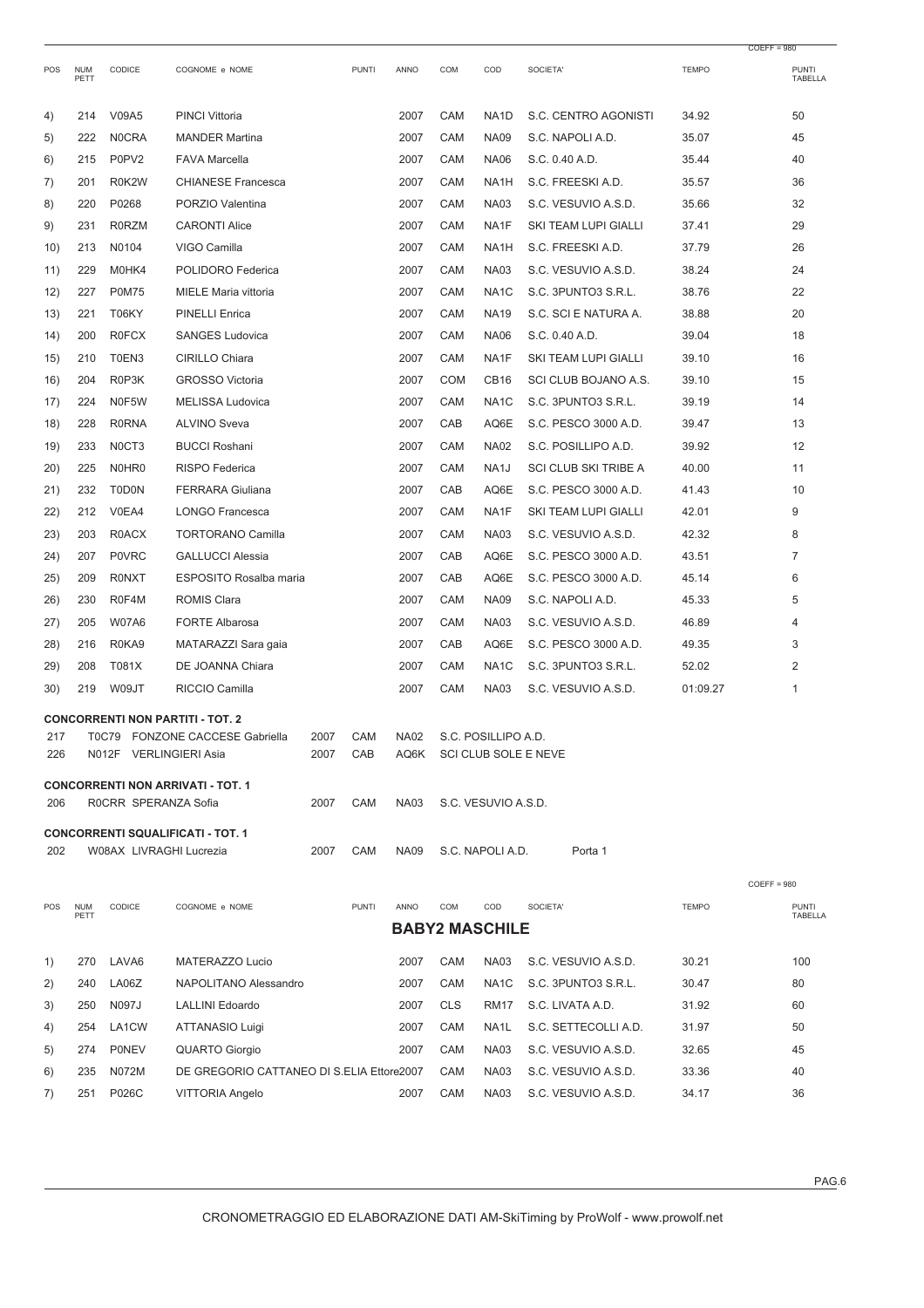|            |                    |                       |                                          |              |              |                            |            |                                            |                                |              | $COEFF = 980$           |
|------------|--------------------|-----------------------|------------------------------------------|--------------|--------------|----------------------------|------------|--------------------------------------------|--------------------------------|--------------|-------------------------|
| POS        | <b>NUM</b><br>PETT | CODICE                | COGNOME e NOME                           |              | <b>PUNTI</b> | ANNO                       | COM        | COD                                        | SOCIETA'                       | <b>TEMPO</b> | <b>PUNTI</b><br>TABELLA |
| 8)         | 246                | P0P2F                 | <b>TARICANI Valerio massimo</b>          |              |              | 2007                       | CAM        | <b>CE0A</b>                                | A.S.D. SCI CLUB 2010           | 34.19        | 32                      |
| 9)         | 275                | N02VC                 | <b>MANCINI Mario</b>                     |              |              | 2007                       | CAM        | <b>NA03</b>                                | S.C. VESUVIO A.S.D.            | 34.60        | 29                      |
| 10)        | 252                | R0MH3                 | <b>CARPENTIERO Davide</b>                |              |              | 2007                       | CAM        | NA <sub>1</sub> H                          | S.C. FREESKI A.D.              | 34.71        | 26                      |
| 11)        | 243                | P0XV4                 | <b>MOLINARI Alessandro</b>               |              |              | 2007                       | CAM        | NA1L                                       | S.C. SETTECOLLI A.D.           | 35.70        | 24                      |
| 12)        | 248                | P0P3E                 | <b>D'ANNA Daniel</b>                     |              |              | 2007                       | CAM        | NA <sub>1</sub> H                          | S.C. FREESKI A.D.              | 35.72        | 22                      |
| 13)        | 273                | <b>P0XAT</b>          | SIMONETTI Bruno                          |              |              | 2007                       | CAM        | <b>CE0A</b>                                | A.S.D. SCI CLUB 2010           | 35.77        | 20                      |
| 14)        | 241                | N0F7W                 | VISCHI Edoardo                           |              |              | 2007                       | <b>CLS</b> | <b>RM17</b>                                | S.C. LIVATA A.D.               | 35.85        | 18                      |
| 15)        | 267                | N0KT7                 | <b>TROIANO Niccolo'</b>                  |              |              | 2007                       | CAM        | <b>NA02</b>                                | S.C. POSILLIPO A.D.            | 36.11        | 16                      |
| 16)        | 278                | T07CH                 | <b>DE PETRIS Michele</b>                 |              |              | 2007                       | CAM        | NA1F                                       | SKI TEAM LUPI GIALLI           | 36.38        | 15                      |
| 17)        | 253                | <b>N019N</b>          | <b>CIRILLO Luca</b>                      |              |              | 2007                       | CAM        | NA <sub>1</sub> C                          | S.C. 3PUNTO3 S.R.L.            | 36.38        | 14                      |
| 18)        | 271                | R0K2M                 | DONNARUMMA Francesco                     |              |              | 2007                       | CAM        | NA <sub>1</sub> H                          | S.C. FREESKI A.D.              | 37.38        | 13                      |
| 19)        | 259                | <b>T0ELV</b>          | PONZO Andrea                             |              |              | 2007                       | CAM        | NA <sub>1</sub> J                          | <b>SCI CLUB SKI TRIBE A</b>    | 37.63        | 12                      |
| 20)        | 238                | P0V0T                 | <b>IMPARATO Davide</b>                   |              |              | 2007                       | CAM        | NA <sub>1</sub> H                          | S.C. FREESKI A.D.              | 38.06        | 11                      |
| 21)        | 244                | V05YZ                 | <b>ESPOSITO Andrea</b>                   |              |              | 2007                       | CAM        | <b>NA03</b>                                | S.C. VESUVIO A.S.D.            | 38.36        | 10                      |
| 22)        | 268                | V05ZZ                 | DI TONTO Bruno                           |              |              | 2007                       | CAM        | <b>NA03</b>                                | S.C. VESUVIO A.S.D.            | 39.53        | 9                       |
| 23)        | 261                | N0D9Z                 | ARSIE Bruno giovan battista              |              |              | 2007                       | CAM        | <b>CE0A</b>                                | A.S.D. SCI CLUB 2010           | 39.64        | 8                       |
| 24)        | 249                | N0D5F                 | <b>FIORILLO Giammarco</b>                |              |              | 2007                       | CAM        | NA <sub>1</sub> J                          | <b>SCI CLUB SKI TRIBE A</b>    | 39.73        | $\overline{7}$          |
| 25)        | 245                | <b>WOATF</b>          | DE ANGELIS Vincenzo                      |              |              | 2007                       | CAM        | <b>NA03</b>                                | S.C. VESUVIO A.S.D.            | 39.75        | 6                       |
| 26)        | 265                | P0N <sub>1</sub> D    | MAZZEO Mario                             |              |              | 2007                       | CAM        | <b>NA03</b>                                | S.C. VESUVIO A.S.D.            | 39.96        | 5                       |
| 27)        | 242                | R0KA7                 | <b>DOCIMO Rocco</b>                      |              |              | 2007                       | CAB        | AQ6E                                       | S.C. PESCO 3000 A.D.           | 40.06        | 4                       |
| 28)        | 247                | M09XP                 | MARTUSCIELLO Angelo                      |              |              | 2007                       | CAM        | <b>NA06</b>                                | S.C. 0.40 A.D.                 | 40.11        | 3                       |
| 29)        | 263                | <b>NOCRE</b>          | ALTAMURA Riccardo                        |              |              | 2007                       | CAM        | <b>NA09</b>                                | S.C. NAPOLI A.D.               | 40.68        | $\overline{2}$          |
| 30)        | 239                | P0P32                 | MIGLIACCIO Pasquale                      |              |              | 2007                       | CAM        | NA <sub>1</sub> D                          | S.C. CENTRO AGONISTI           | 40.83        | 1                       |
| 31)        | 260                | W081J                 | VITAGLIANO Luigi                         |              |              | 2007                       | CAM        | NA <sub>1</sub> C                          | S.C. 3PUNTO3 S.R.L.            | 41.33        | 0                       |
| 32)        | 277                | W0EC1                 | <b>DELFINO Roberto</b>                   |              |              | 2007                       | CAM        | NA1F                                       | SKI TEAM LUPI GIALLI           | 41.67        | $\Omega$                |
| 33)        | 264                | W0718                 | <b>MACINO Matteo</b>                     |              |              | 2007                       | CAM        | <b>NA03</b>                                | S.C. VESUVIO A.S.D.            | 42.64        | $\Omega$                |
| 34)        | 276                | <b>R0JPV</b>          | ROCCASALVA Roberto                       |              |              | 2007                       | CAM        | <b>NA09</b>                                | S.C. NAPOLI A.D.               | 43.05        | $\Omega$                |
| 35)        | 262                | N0KT2                 | <b>CEMBALO Lorenzo</b>                   |              |              | 2007                       | CAM        | NA <sub>1</sub> J                          | <b>SCI CLUB SKI TRIBE A</b>    | 43.63        | 0                       |
| 36)        | 257                | R0HP5                 | <b>MAIELLO Gianmaria</b>                 |              |              | 2007                       | CAM        | NA1H                                       | S.C. FREESKI A.D.              | 43.77        | $\Omega$                |
| 37)        | 269                | N09DM                 | ALOJ Riccardo maria                      |              |              | 2007                       | <b>CAM</b> | <b>NA02</b>                                | S.C. POSILLIPO A.D.            | 44.31        | 0                       |
| 38)        | 255                | P0VY0                 | DE NARDIS Tommaso                        |              |              | 2007                       | CAB        | AQ6E                                       | S.C. PESCO 3000 A.D.           | 44.34        | 0                       |
| 39)        | 234                | R0RW0                 | ROMANO Antonio                           |              |              | 2007                       | <b>CAM</b> | <b>NA03</b>                                | S.C. VESUVIO A.S.D.            | 44.35        | 0                       |
| 40)        | 236                | W0860                 | <b>FALSO Nicolo'</b>                     |              |              | 2007                       | CAB        | AQ6E                                       | S.C. PESCO 3000 A.D.           | 45.78        | 0                       |
|            |                    |                       | <b>CONCORRENTI NON PARTITI - TOT. 1</b>  |              |              |                            |            |                                            |                                |              |                         |
| 266        |                    | M0M25 FERRARA Dominic |                                          | 2007         | CAB          | AQ6K                       |            |                                            | SCI CLUB SOLE E NEVE           |              |                         |
|            |                    |                       | <b>CONCORRENTI NON ARRIVATI - TOT. 1</b> |              |              |                            |            |                                            |                                |              |                         |
| 237        |                    |                       | ROCFZ D'ANTONIO Anthony                  | 2007         | CAM          | <b>NA03</b>                |            | S.C. VESUVIO A.S.D.                        |                                |              |                         |
|            |                    |                       | <b>CONCORRENTI SQUALIFICATI - TOT. 3</b> |              |              |                            |            |                                            |                                |              |                         |
| 256<br>258 |                    | W079D ROMANO Eduardo  | P0PAX PATI CLAUSI Francesco              | 2007<br>2007 | CAM<br>CAM   | <b>NA03</b><br><b>NA03</b> |            | S.C. VESUVIO A.S.D.<br>S.C. VESUVIO A.S.D. | Porta <sub>2</sub><br>Porta 20 |              |                         |
| 272        |                    | P0209 ROMANO Ugo      |                                          | 2007         | CAM          | <b>NA03</b>                |            | S.C. VESUVIO A.S.D.                        | Porta 20                       |              |                         |
|            |                    |                       |                                          |              |              |                            |            |                                            |                                |              |                         |
|            |                    |                       |                                          |              |              |                            |            |                                            |                                |              | $COEFF = 980$           |
| POS        | <b>NUM</b><br>PETT | CODICE                | COGNOME e NOME                           |              | <b>PUNTI</b> | ANNO                       | COM        | COD                                        | SOCIETA'                       | <b>TEMPO</b> | <b>PUNTI</b><br>TABELLA |
|            |                    |                       |                                          |              |              |                            |            | <b>CUCCIOLI1 FEMMINILE</b>                 |                                |              |                         |
| 1)         | 285                | V09A4                 | PINCI Chiara federica                    |              |              | 2006                       | CAM        | NA1D                                       | S.C. CENTRO AGONISTI           | 31.72        | 100                     |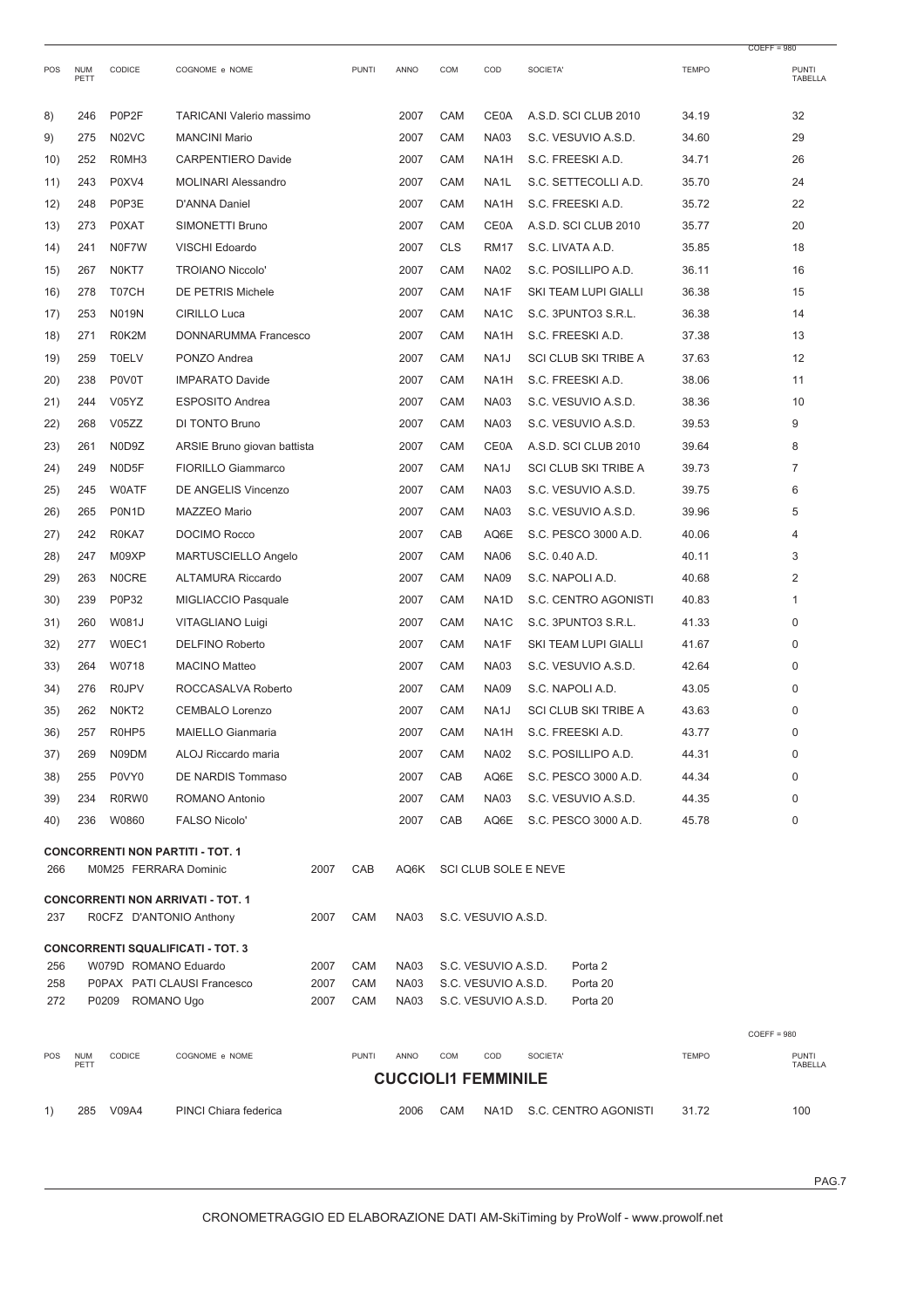|            |                    |                                                     |                                          |              |              |                                   |            |                                            |                             |              | $COEFF = 980$           |
|------------|--------------------|-----------------------------------------------------|------------------------------------------|--------------|--------------|-----------------------------------|------------|--------------------------------------------|-----------------------------|--------------|-------------------------|
| POS        | <b>NUM</b><br>PETT | CODICE                                              | COGNOME e NOME                           |              | <b>PUNTI</b> | ANNO                              | COM        | COD                                        | SOCIETA'                    | <b>TEMPO</b> | <b>PUNTI</b><br>TABELLA |
| 2)         | 300                | M0H6J                                               | CASTALDO Adriana                         |              |              | 2006                              | CAM        | <b>NA09</b>                                | S.C. NAPOLI A.D.            | 32.14        | 80                      |
| 3)         | 281                | LAA57                                               | SARUBBI Chiara                           |              |              | 2006                              | CAM        | <b>NA10</b>                                | <b>SCI ACCADEMICO ITALI</b> | 32.20        | 60                      |
| 4)         | 301                | P0R2V                                               | LOMBARDI Sofia anna                      |              |              | 2006                              | <b>CLS</b> | <b>RI02</b>                                | S.C. TERMINILLO A.D.        | 33.20        | 50                      |
| 5)         | 303                | MONZL                                               | D'ACUNTO Marina                          |              |              | 2006                              | CAM        | <b>NA09</b>                                | S.C. NAPOLI A.D.            | 33.90        | 45                      |
| 6)         | 293                | LAP0R                                               | SORRENTINO Sofia                         |              |              | 2006                              | CAM        | <b>NA09</b>                                | S.C. NAPOLI A.D.            | 34.00        | 40                      |
| 7)         | 312                | N0D5D                                               | <b>PAONE Vittoria</b>                    |              |              | 2006                              | CAM        | <b>NA09</b>                                | S.C. NAPOLI A.D.            | 34.15        | 36                      |
| 8)         | 296                | <b>R0K32</b>                                        | CHIANESE Lorenza vittoria                |              |              | 2006                              | CAM        | NA <sub>1</sub> H                          | S.C. FREESKI A.D.           | 34.86        | 32                      |
| 9)         | 299                | <b>FARFT</b>                                        | D'ARISTOTILE Maria vittoria              |              |              | 2006                              | CAB        | CH <sub>05</sub>                           | S.C. CHIETI - ERMINI        | 35.21        | 29                      |
| 10)        | 283                | P0X8C                                               | <b>GRAZIANO Giulia</b>                   |              |              | 2006                              | CAM        | <b>NA09</b>                                | S.C. NAPOLI A.D.            | 35.92        | 26                      |
| 11)        | 287                | P0T7A                                               | SORIA Giorgia                            |              |              | 2006                              | CAM        | <b>NA03</b>                                | S.C. VESUVIO A.S.D.         | 36.10        | 24                      |
| 12)        | 284                | M0P19                                               | DE NUNZIO Elena                          |              |              | 2006                              | CAM        | <b>NA09</b>                                | S.C. NAPOLI A.D.            | 36.96        | 22                      |
| 13)        | 311                | T08H2                                               | <b>AROLDI CHECCAGLINI Ludovica</b>       |              |              | 2006                              | CAM        | <b>NA09</b>                                | S.C. NAPOLI A.D.            | 37.35        | 20                      |
| 14)        | 290                | R00XC                                               | <b>IOVANE Matilde</b>                    |              |              | 2006                              | CAM        | <b>NA03</b>                                | S.C. VESUVIO A.S.D.         | 37.39        | 18                      |
| 15)        | 302                | M016J                                               | <b>MAZZA Elisabetta</b>                  |              |              | 2006                              | CAM        | <b>NA09</b>                                | S.C. NAPOLI A.D.            | 37.63        | 16                      |
| 16)        | 307                | M0H6K                                               | SCHIANO LOMORIELLO Ilaria                |              |              | 2006                              | CAM        | <b>NA03</b>                                | S.C. VESUVIO A.S.D.         | 39.64        | 15                      |
| 17)        | 305                | M058C                                               | <b>MARTUSCIELLO Elena</b>                |              |              | 2006                              | CAM        | <b>NA06</b>                                | S.C. 0.40 A.D.              | 39.90        | 14                      |
| 18)        | 292                | V05ZY                                               | DI TONTO Annamaria                       |              |              | 2006                              | CAM        | <b>NA03</b>                                | S.C. VESUVIO A.S.D.         | 40.28        | 13                      |
| 19)        | 295                | R0AEP                                               | <b>MARTUSCELLI Enrica</b>                |              |              | 2006                              | CAM        | NA1F                                       | SKI TEAM LUPI GIALLI        | 40.74        | 12                      |
| 20)        | 289                | T0DP3                                               | <b>CAMPAGNANO Micol</b>                  |              |              | 2006                              | CAM        | NA <sub>1</sub> J                          | <b>SCI CLUB SKI TRIBE A</b> | 41.01        | 11                      |
| 21)        | 308                | W08FH                                               | <b>FERRARO Flavia</b>                    |              |              | 2006                              | CAM        | NA1F                                       | SKI TEAM LUPI GIALLI        | 43.37        | 10                      |
| 22)        | 297                | V08DH                                               | SALZANO Sara                             |              |              | 2006                              | CAM        | NA <sub>1</sub> C                          | S.C. 3PUNTO3 S.R.L.         | 46.04        | 9                       |
| 23)        | 291                | <b>T0C45</b>                                        | DI VINCENZO Michela                      |              |              | 2006                              | CAM        | NA <sub>1</sub> C                          | S.C. 3PUNTO3 S.R.L.         | 46.35        | 8                       |
| 24)        | 309                | N0857                                               | <b>CAIANIELLO Marina</b>                 |              |              | 2006                              | CAM        | NA <sub>1</sub> C                          | S.C. 3PUNTO3 S.R.L.         | 49.18        | 7                       |
| 25)        | 306                | W0ED0                                               | SOMMELLA Nunziata                        |              |              | 2006                              | CAM        | NA <sub>1</sub> D                          | S.C. CENTRO AGONISTI        | 50.33        | 6                       |
| 26)        | 298                | T07JZ                                               | <b>DE GIOVANNI Elena</b>                 |              |              | 2006                              | CAM        | <b>NA03</b>                                | S.C. VESUVIO A.S.D.         | 01:14.20     | 5                       |
|            |                    |                                                     | <b>CONCORRENTI NON PARTITI - TOT. 3</b>  |              |              |                                   |            |                                            |                             |              |                         |
| 282<br>288 |                    | P0VY8 SETTE Maria paola<br>R0JKY VOCCA Maria stella |                                          | 2006<br>2006 | CAB<br>CAM   | AQ6E<br><b>NA02</b>               |            | S.C. PESCO 3000 A.D.                       |                             |              |                         |
| 304        |                    | W0E6C MESCIA Lyly                                   |                                          | 2006         | CAM          | <b>NA03</b>                       |            | S.C. POSILLIPO A.D.<br>S.C. VESUVIO A.S.D. |                             |              |                         |
|            |                    |                                                     | <b>CONCORRENTI NON ARRIVATI - TOT. 0</b> |              |              |                                   |            |                                            |                             |              |                         |
|            |                    |                                                     |                                          |              |              |                                   |            |                                            |                             |              |                         |
| 279        |                    | T08AH RUGGIERO Daria                                | <b>CONCORRENTI SQUALIFICATI - TOT. 5</b> | 2006         | CAM          | <b>NA19</b>                       |            | S.C. SCI E NATURA A.                       | Porta 1                     |              |                         |
| 280        |                    |                                                     | N09A7 STOPPOLONI Benedetta               | 2006         | CAM          | NA1H                              |            | S.C. FREESKI A.D.                          | Porta 20                    |              |                         |
| 286        |                    | R0HT2 URZINI Giulia                                 |                                          | 2006         | CAM          | <b>NA03</b>                       |            | S.C. VESUVIO A.S.D.                        | Porta 1                     |              |                         |
| 294<br>310 |                    | LAMV5 CALORO Carlotta<br>T0697                      | <b>ESPOSITO Caterina</b>                 | 2006<br>2006 | CAM<br>CAM   | <b>NA09</b><br><b>NA19</b>        |            | S.C. NAPOLI A.D.<br>S.C. SCI E NATURA A.   | Porta 20<br>Porta 1         |              |                         |
|            |                    |                                                     |                                          |              |              |                                   |            |                                            |                             |              |                         |
|            |                    |                                                     |                                          |              |              |                                   |            |                                            |                             |              | $COEFF = 980$           |
| POS        | <b>NUM</b><br>PETT | CODICE                                              | COGNOME e NOME                           |              | <b>PUNTI</b> | ANNO<br><b>CUCCIOLI1 MASCHILE</b> | COM        | COD                                        | SOCIETA'                    | <b>TEMPO</b> | <b>PUNTI</b><br>TABELLA |
|            |                    |                                                     |                                          |              |              |                                   |            |                                            |                             |              |                         |
| 1)         | 334                | P0X34                                               | RIZZO Orazio                             |              |              | 2006                              | CAM        | <b>NA02</b>                                | S.C. POSILLIPO A.D.         | 31.20        | 100                     |
| 2)         | 336                | N09DJ                                               | <b>BACULO Gustavo</b>                    |              |              | 2006                              | CAM        | <b>NA02</b>                                | S.C. POSILLIPO A.D.         | 31.68        | 80                      |
| 3)         | 328                | LAPW0                                               | CASCINI Fabrizio maria                   |              |              | 2006                              | CAM        | <b>NA09</b>                                | S.C. NAPOLI A.D.            | 31.81        | 60                      |
| 4)         | 319                | N09YR                                               | DI CAMILLO Andrea                        |              |              | 2006                              | <b>CLS</b> | <b>RM17</b>                                | S.C. LIVATA A.D.            | 31.93        | 50                      |
| 5)         | 313                | M0EX8                                               | <b>QUARANTA Alessandro</b>               |              |              | 2006                              | CAM        | NA10                                       | <b>SCI ACCADEMICO ITALI</b> | 32.45        | 45                      |
| 6)         | 341                | <b>N0A50</b>                                        | SPAGNA MUSSO Andrea                      |              |              | 2006                              | CAM        | <b>NA09</b>                                | S.C. NAPOLI A.D.            | 32.55        | 40                      |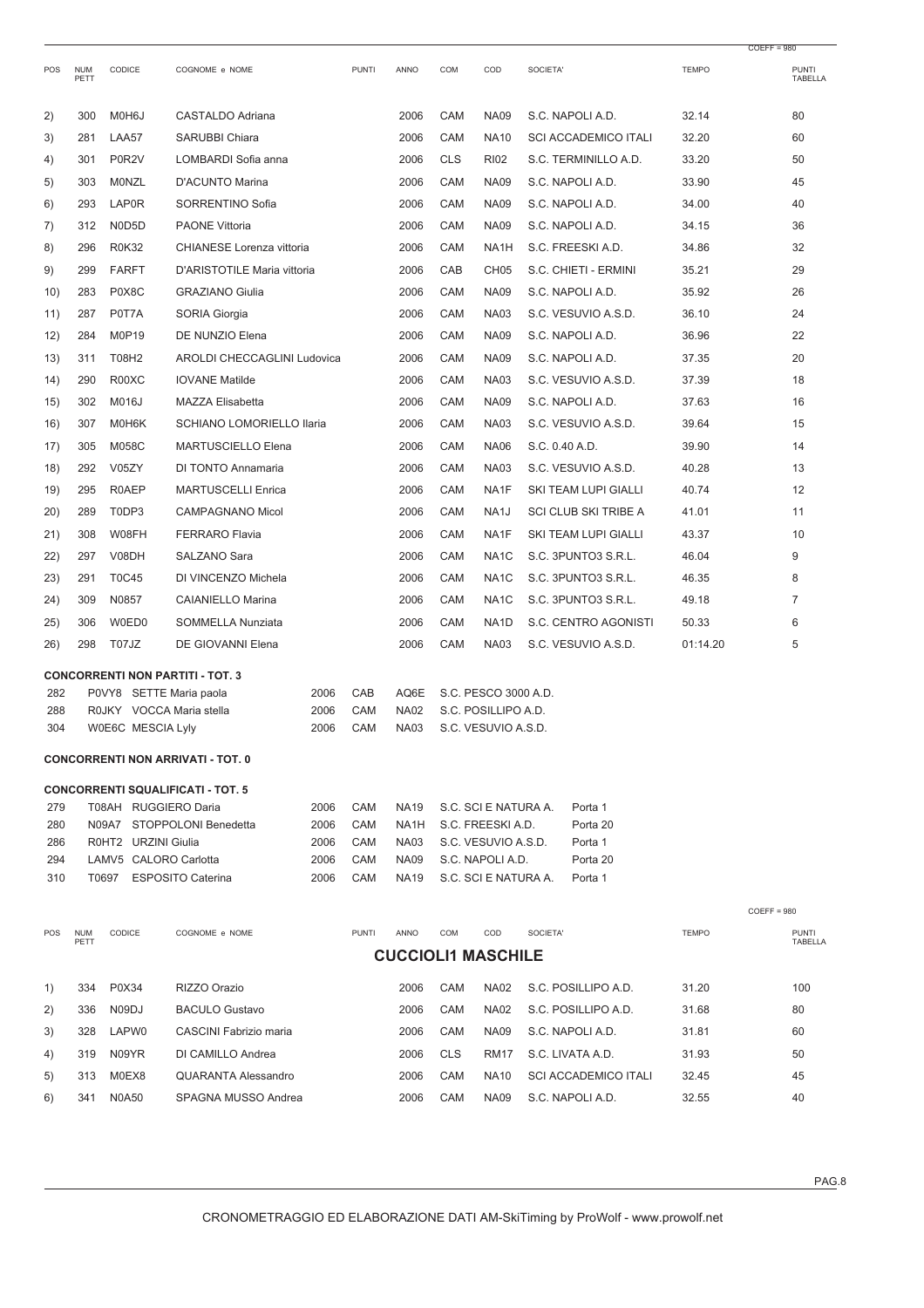|      |                    |                                |                                          |      |              |                            |            |                      |                             |              | $COEFF = 980$           |
|------|--------------------|--------------------------------|------------------------------------------|------|--------------|----------------------------|------------|----------------------|-----------------------------|--------------|-------------------------|
| POS  | <b>NUM</b><br>PETT | CODICE                         | COGNOME e NOME                           |      | <b>PUNTI</b> | ANNO                       | COM        | COD                  | SOCIETA'                    | <b>TEMPO</b> | <b>PUNTI</b><br>TABELLA |
| 7)   | 351                | <b>HANRL</b>                   | ROMANO Edoardo                           |      |              | 2006                       | CAM        | <b>NA03</b>          | S.C. VESUVIO A.S.D.         | 32.56        | 36                      |
| 8)   | 314                | M0ADA                          | <b>VERDE Luca</b>                        |      |              | 2006                       | CAM        | <b>NA03</b>          | S.C. VESUVIO A.S.D.         | 32.61        | 32                      |
| 9)   | 318                | P0P3F                          | VITTO MASSEI Nicolo'                     |      |              | 2006                       | CAM        | <b>CE0A</b>          | A.S.D. SCI CLUB 2010        | 32.66        | 29                      |
| 10)  | 350                | N04D2                          | <b>TROIANO Stefano</b>                   |      |              | 2006                       | CAM        | <b>NA03</b>          | S.C. VESUVIO A.S.D.         | 32.93        | 26                      |
| 11)  | 349                | T0D06                          | <b>IARUSSI Alessandro</b>                |      |              | 2006                       | CAM        | NA <sub>1</sub> D    | S.C. CENTRO AGONISTI        | 33.07        | 24                      |
| 12)  | 315                | <b>NOL39</b>                   | RUSCITTI Giovanni                        |      |              | 2006                       | CAM        | NA <sub>1</sub> D    | S.C. CENTRO AGONISTI        | 33.14        | 22                      |
| 13)  | 333                | <b>POWEK</b>                   | <b>TROZZI Matteo</b>                     |      |              | 2006                       | CAM        | <b>NA03</b>          | S.C. VESUVIO A.S.D.         | 33.18        | 20                      |
| 14)  | 324                | M0DE6                          | PUTATURO DONATI Mario                    |      |              | 2006                       | CAM        | <b>NA06</b>          | S.C. 0.40 A.D.              | 33.18        | 18                      |
| 15)  | 352                | <b>MONXE</b>                   | <b>BRANCACCIO Sergio</b>                 |      |              | 2006                       | CAM        | <b>CE0A</b>          | A.S.D. SCI CLUB 2010        | 33.26        | 16                      |
| 16)  | 329                | P0W40                          | CANTALUPO Massimo                        |      |              | 2006                       | CAM        | NA <sub>1</sub> D    | S.C. CENTRO AGONISTI        | 33.42        | 15                      |
| 17)  | 330                | <b>M0DXA</b>                   | LIMATOLA Filippo guido                   |      |              | 2006                       | CAM        | <b>NA10</b>          | <b>SCI ACCADEMICO ITALI</b> | 33.48        | 14                      |
| 18)  | 359                | <b>R0RVP</b>                   | ROMITO Edoardo                           |      |              | 2006                       | CAM        | NA <sub>1</sub> D    | S.C. CENTRO AGONISTI        | 33.67        | 13                      |
| 19)  | 353                | <b>P0PAL</b>                   | <b>CASCONE Antonio</b>                   |      |              | 2006                       | CAM        | <b>NA03</b>          | S.C. VESUVIO A.S.D.         | 33.82        | 12                      |
| (20) | 347                | <b>R0HPA</b>                   | FILIPPINI Gianfilippo                    |      |              | 2006                       | CAM        | <b>NA03</b>          | S.C. VESUVIO A.S.D.         | 34.97        | 11                      |
| 21)  | 322                | R0RW9                          | <b>ELIA Michele</b>                      |      |              | 2006                       | CAM        | <b>NA03</b>          | S.C. VESUVIO A.S.D.         | 35.43        | 10                      |
| 22)  | 354                | N09YC                          | D'ANNA Christian                         |      |              | 2006                       | CAM        | NA <sub>1</sub> H    | S.C. FREESKI A.D.           | 36.89        | 9                       |
| 23)  | 325                | R <sub>0</sub> JR <sub>3</sub> | <b>FIORE Riccardo</b>                    |      |              | 2006                       | CAM        | <b>NA03</b>          | S.C. VESUVIO A.S.D.         | 37.62        | 8                       |
| 24)  | 327                | <b>M0ENZ</b>                   | DE CESARE Enrico                         |      |              | 2006                       | CAM        | <b>CE0A</b>          | A.S.D. SCI CLUB 2010        | 37.95        | 7                       |
| 25)  | 355                | <b>N0ALP</b>                   | PORCELLI Gian mattia                     |      |              | 2006                       | CAM        | <b>CE0A</b>          | A.S.D. SCI CLUB 2010        | 38.99        | 6                       |
| 26)  | 358                | <b>P0K97</b>                   | <b>GUARDONE Alessandro</b>               |      |              | 2006                       | CAM        | <b>CE0A</b>          | A.S.D. SCI CLUB 2010        | 40.49        | 5                       |
| 27)  | 344                | N <sub>0</sub> CJ <sub>8</sub> | <b>SIMEONE Matteo</b>                    |      |              | 2006                       | CAM        | NA <sub>1</sub> C    | S.C. 3PUNTO3 S.R.L.         | 40.73        | 4                       |
| 28)  | 339                | <b>N0D16</b>                   | <b>SPERANZA Silvio</b>                   |      |              | 2006                       | CAM        | <b>NA03</b>          | S.C. VESUVIO A.S.D.         | 41.09        | 3                       |
| 29)  | 331                | P0M0Y                          | <b>ARUTA Fabrizio</b>                    |      |              | 2006                       | CAM        | <b>CE0A</b>          | A.S.D. SCI CLUB 2010        | 42.13        | 2                       |
| 30)  | 342                | <b>P0K95</b>                   | RONDINO Umberto                          |      |              | 2006                       | CAB        | AQ6E                 | S.C. PESCO 3000 A.D.        | 42.52        | 1                       |
| 31)  | 335                | V04TJ                          | <b>GELSO Pietro</b>                      |      |              | 2006                       | CAM        | <b>NA09</b>          | S.C. NAPOLI A.D.            | 43.34        | 0                       |
| 32)  | 332                | <b>T0ALM</b>                   | PALIOTTO Mario                           |      |              | 2006                       | CAM        | <b>NA09</b>          | S.C. NAPOLI A.D.            | 43.35        | 0                       |
| 33)  | 317                | <b>V0DVK</b>                   | <b>ESPOSITO Giuseppe</b>                 |      |              | 2006                       | CAM        | <b>NA02</b>          | S.C. POSILLIPO A.D.         | 44.52        | 0                       |
| 34)  | 356                | PONNA                          | <b>SCIMONE Claudio</b>                   |      |              | 2006                       | CAM        | <b>CE0A</b>          | A.S.D. SCI CLUB 2010        | 45.21        | 0                       |
| 35)  | 348                | P0KE6                          | <b>MAZZONE Gennaro</b>                   |      |              | 2006                       | CAB        | AQ6E                 | S.C. PESCO 3000 A.D.        | 45.27        | 0                       |
| 36)  | 326                | <b>P0KEW</b>                   | <b>SARNO Valerio</b>                     |      |              | 2006                       | CAB        | AQ6E                 | S.C. PESCO 3000 A.D.        | 46.64        | 0                       |
| 37)  | 346                | <b>W0DRY</b>                   | <b>MENNA Alessandro</b>                  |      |              | 2006                       | CAM        | <b>NA03</b>          | S.C. VESUVIO A.S.D.         | 51.07        | 0                       |
| 38)  | 343                | W086T                          | GIUGLIANO Ugo                            |      |              | 2006                       | CAM        | <b>NA03</b>          | S.C. VESUVIO A.S.D.         | 55.71        | 0                       |
| 39)  | 320                | V0APV                          | <b>ESPOSITO Gianmarco</b>                |      |              | 2006                       | CAB        | AQ6E                 | S.C. PESCO 3000 A.D.        | 57.74        | 0                       |
| 40)  | 360                | W07J1                          | SCALA Giuseppe maria                     |      |              | 2006                       | CAM        | <b>NA03</b>          | S.C. VESUVIO A.S.D.         | 58.52        | 0                       |
|      |                    |                                |                                          |      |              |                            |            |                      |                             |              |                         |
| 316  |                    | V098V ARDOLINO Ciro            | <b>CONCORRENTI NON PARTITI - TOT. 3</b>  | 2006 | CAM          | NA <sub>1</sub> D          |            |                      | S.C. CENTRO AGONISTI        |              |                         |
| 321  |                    |                                | NOCK5 ORLANDI Francesco maria            | 2006 | <b>CLS</b>   | <b>RM17</b>                |            | S.C. LIVATA A.D.     |                             |              |                         |
| 357  |                    | N08JC NOCENTE Davide           |                                          | 2006 | CAB          | AQ09                       |            | S.C. SCANNO A.D.     |                             |              |                         |
|      |                    |                                |                                          |      |              |                            |            |                      |                             |              |                         |
| 340  |                    | V04VR TESTA Riccardo           | <b>CONCORRENTI NON ARRIVATI - TOT. 2</b> | 2006 | CAM          | <b>NA09</b>                |            | S.C. NAPOLI A.D.     |                             |              |                         |
| 345  |                    | R0KAC CRISCUOLI Alfonso        |                                          | 2006 | CAB          | AQ6E                       |            | S.C. PESCO 3000 A.D. |                             |              |                         |
|      |                    |                                | <b>CONCORRENTI SQUALIFICATI - TOT. 3</b> |      |              |                            |            |                      |                             |              |                         |
| 323  |                    | N0K2X FINAMORE Alberto         |                                          | 2006 | CAM          | <b>NA19</b>                |            | S.C. SCI E NATURA A. | Porta 1                     |              |                         |
| 337  |                    |                                | T07MN SOLOMBRINO Vittorio                | 2006 | CAM          | NA1F                       |            | SKI TEAM LUPI GIALLI | Porta 1                     |              |                         |
| 338  |                    | N0824                          | <b>MAIONE Vittorio</b>                   | 2006 | CAM          | NA1H                       |            | S.C. FREESKI A.D.    | Porta 1                     |              |                         |
|      |                    |                                |                                          |      |              |                            |            |                      |                             |              | $COEFF = 980$           |
| POS  | <b>NUM</b>         | CODICE                         | COGNOME e NOME                           |      | <b>PUNTI</b> | ANNO                       | COM        | COD                  | SOCIETA'                    | TEMPO        | <b>PUNTI</b>            |
|      | PETT               |                                |                                          |      |              | <b>CUCCIOLI2 FEMMINILE</b> |            |                      |                             |              | TABELLA                 |
|      |                    |                                |                                          |      |              |                            |            |                      |                             |              |                         |
| 1)   |                    | 367 P0XZ2                      | PANZA Annarita                           |      |              | 2005                       | <b>CAM</b> |                      | NA09 S.C. NAPOLIAD.         | 31.43        | 100 PAG.9               |

CRONOMETRAGGIO ED ELABORAZIONE DATI AM-SkiTiming by ProWolf - www.prowolf.net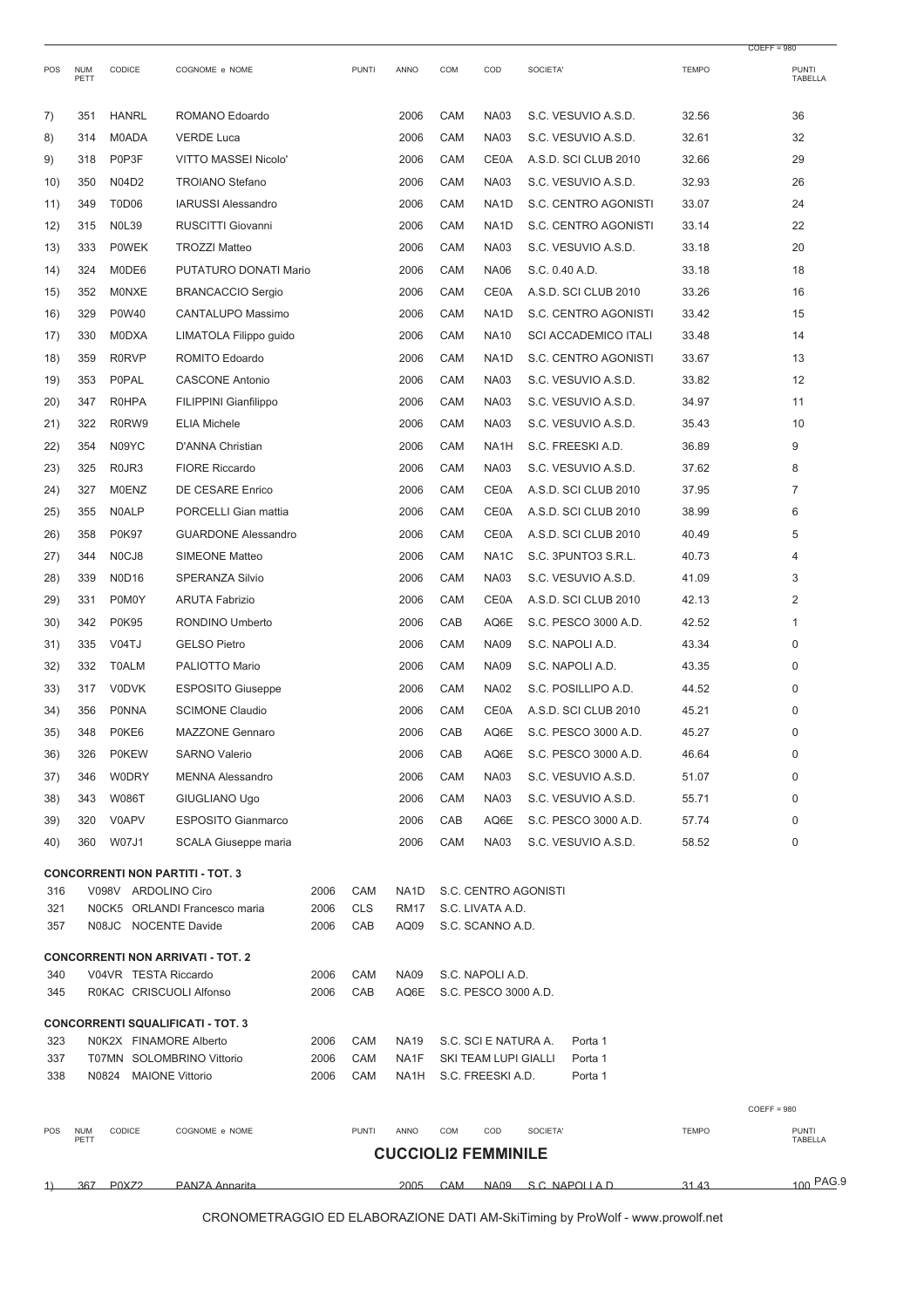|     |                    |                                              |                                                                      |      |              |                           |                                             |                     |                             |              | $COEFF = 980$           |  |
|-----|--------------------|----------------------------------------------|----------------------------------------------------------------------|------|--------------|---------------------------|---------------------------------------------|---------------------|-----------------------------|--------------|-------------------------|--|
| POS | <b>NUM</b><br>PETT | CODICE                                       | COGNOME e NOME                                                       |      | <b>PUNTI</b> | ANNO                      | COM                                         | COD                 | SOCIETA'                    | <b>TEMPO</b> | PUNTI<br>TABELLA        |  |
| 2)  | 389                | P0NW6                                        | <b>POMPEI Alice</b>                                                  |      |              | 2005                      | <b>CLS</b>                                  | <b>RM17</b>         | S.C. LIVATA A.D.            | 32.05        | 80                      |  |
| 3)  | 381                | N0DA4                                        | <b>D'ACUNTO Beatrice</b>                                             |      |              | 2005                      | CAM                                         | <b>NA10</b>         | <b>SCI ACCADEMICO ITALI</b> | 32.99        | 60                      |  |
| 4)  | 383                | <b>ROELK</b>                                 | <b>AMIRANTE Carolina</b>                                             |      |              | 2005                      | CAM                                         | <b>NA09</b>         | S.C. NAPOLI A.D.            | 33.04        | 50                      |  |
| 5)  | 388                | LAETJ                                        | <b>CLAAR Giulia</b>                                                  |      |              | 2005                      | CAM                                         | <b>CE0C</b>         | SCI CLUB AREMOGNA A.        | 33.26        | 45                      |  |
| 6)  | 384                | P0X5W                                        | PALIOTTO Ginevra                                                     |      |              | 2005                      | CAM                                         | <b>NA09</b>         | S.C. NAPOLI A.D.            | 33.42        | 40                      |  |
| 7)  | 362                | LAXL1                                        | DE VITA Gaia rosa                                                    |      |              | 2005                      | CAM                                         | <b>NA03</b>         | S.C. VESUVIO A.S.D.         | 33.42        | 36                      |  |
| 8)  | 371                | LAD <sub>18</sub>                            | <b>BIANCO Lavinia</b>                                                |      |              | 2005                      | CAM                                         | <b>NA03</b>         | S.C. VESUVIO A.S.D.         | 34.00        | 32                      |  |
| 9)  | 363                | M09A4                                        | LICENZIATI Fabrizia                                                  |      |              | 2005                      | CAM                                         | CE0A                | A.S.D. SCI CLUB 2010        | 34.67        | 29                      |  |
| 10) | 385                | CAR7J                                        | <b>BUCCAFUSCA Carolina</b>                                           |      |              | 2005                      | CAM                                         | <b>NA06</b>         | S.C. 0.40 A.D.              | 34.69        | 26                      |  |
| 11) | 372                | M0A6L                                        | <b>BARBAGALLO Diana</b>                                              |      |              | 2005                      | CAM                                         | <b>NA02</b>         | S.C. POSILLIPO A.D.         | 34.82        | 24                      |  |
| 12) | 365                | N0L5P                                        | <b>FABBIO Vittoria</b>                                               |      |              | 2005                      | CAM                                         | <b>NA09</b>         | S.C. NAPOLI A.D.            | 35.03        | 22                      |  |
| 13) | 378                | <b>NOKET</b>                                 | RUOSI Giorgia azzurra                                                |      |              | 2005                      | CAM                                         | NA <sub>1</sub> C   | S.C. 3PUNTO3 S.R.L.         | 35.22        | 20                      |  |
| 14) | 387                | <b>N0L37</b>                                 | <b>FONZI Flaminia</b>                                                |      |              | 2005                      | CAM                                         | NA <sub>1</sub> D   | S.C. CENTRO AGONISTI        | 35.52        | 18                      |  |
| 15) | 368                | M04ZA                                        | DE GREGORIO CATTANEO DI S.ELIA Maria 2005                            |      |              |                           | CAM                                         | <b>NA03</b>         | S.C. VESUVIO A.S.D.         | 35.56        | 16                      |  |
| 16) | 374                | V098X                                        | DI MARE Francesca                                                    |      |              | 2005                      | CAM                                         | NA <sub>1</sub> D   | S.C. CENTRO AGONISTI        | 35.95        | 15                      |  |
| 17) | 377                | LAD <sub>19</sub>                            | LA RUSCA Lorenza                                                     |      |              | 2005                      | CAM                                         | <b>NA10</b>         | <b>SCI ACCADEMICO ITALI</b> | 36.02        | 14                      |  |
| 18) | 376                | HA6T0                                        | PALLOTTA Rossella                                                    |      |              | 2005                      | <b>COM</b>                                  | CB <sub>16</sub>    | SCI CLUB BOJANO A.S.        | 36.44        | 13                      |  |
| 19) | 361                | LAFP7                                        | PREZIOSI Claudia                                                     |      |              | 2005                      | CAM                                         | <b>NA03</b>         | S.C. VESUVIO A.S.D.         | 37.30        | 12                      |  |
| 20) | 380                | <b>MOLJX</b>                                 | FURNARI Anna gabriella                                               |      |              | 2005                      | CAM                                         | NA <sub>1</sub> C   | S.C. 3PUNTO3 S.R.L.         | 38.06        | 11                      |  |
| 21) | 370                | <b>P0V0N</b>                                 | <b>IMPARATO Arianna</b>                                              |      |              | 2005                      | CAM                                         | NA <sub>1</sub> H   | S.C. FREESKI A.D.           | 38.25        | 10                      |  |
| 22) | 382                | LAXL2                                        | <b>MINUCCI Federica</b>                                              |      |              | 2005                      | CAM                                         | <b>NA10</b>         | <b>SCI ACCADEMICO ITALI</b> | 40.10        | 9                       |  |
| 23) | 366                | V0APW                                        | ESPOSITO Maria vittoria                                              |      |              | 2005                      | CAB                                         | AQ6E                | S.C. PESCO 3000 A.D.        | 46.11        | 8                       |  |
|     |                    |                                              |                                                                      |      |              |                           |                                             |                     |                             |              |                         |  |
| 364 |                    |                                              | <b>CONCORRENTI NON PARTITI - TOT. 1</b><br>N0C73 POSTIGLIONE Lorenza | 2005 | CAM          | <b>NA03</b>               |                                             | S.C. VESUVIO A.S.D. |                             |              |                         |  |
|     |                    |                                              |                                                                      |      |              |                           |                                             |                     |                             |              |                         |  |
| 373 |                    |                                              | <b>CONCORRENTI NON ARRIVATI - TOT. 3</b>                             | 2005 | CAM          | NA <sub>1</sub> D         |                                             |                     |                             |              |                         |  |
| 379 |                    | W022M PASQUA Elisa<br>T01FE BOLLINGER Eliana |                                                                      | 2005 | CAM          | NA <sub>1</sub> C         | S.C. CENTRO AGONISTI<br>S.C. 3PUNTO3 S.R.L. |                     |                             |              |                         |  |
| 386 |                    | R0JRD FIORE Federica                         |                                                                      | 2005 | CAM          | <b>NA03</b>               |                                             | S.C. VESUVIO A.S.D. |                             |              |                         |  |
|     |                    |                                              |                                                                      |      |              |                           |                                             |                     |                             |              |                         |  |
| 375 |                    |                                              | <b>CONCORRENTI SQUALIFICATI - TOT. 1</b><br>N085A SCARANO Margherita | 2005 | CAM          | <b>NA09</b>               |                                             | S.C. NAPOLI A.D.    | Porta 1                     |              |                         |  |
|     |                    |                                              |                                                                      |      |              |                           |                                             |                     |                             |              |                         |  |
|     |                    |                                              |                                                                      |      |              |                           |                                             |                     |                             |              | $COEFF = 980$           |  |
| POS | <b>NUM</b><br>PETT | CODICE                                       | COGNOME e NOME                                                       |      | <b>PUNTI</b> | ANNO                      | COM                                         | COD                 | SOCIETA'                    | <b>TEMPO</b> | <b>PUNTI</b><br>TABELLA |  |
|     |                    |                                              |                                                                      |      |              | <b>CUCCIOLI2 MASCHILE</b> |                                             |                     |                             |              |                         |  |
| 1)  | 404                | M09L1                                        | DI DONATO Paolo                                                      |      |              | 2005                      | CAM                                         | <b>NA06</b>         | S.C. 0.40 A.D.              | 30.86        | 100                     |  |
| 2)  | 392                | <b>N0AVM</b>                                 | ZIMBO Andrea                                                         |      |              | 2005                      | CAM                                         | NA <sub>1</sub> L   | S.C. SETTECOLLI A.D.        | 31.59        | 80                      |  |
| 3)  | 410                | LAVEX                                        | <b>MARASCO Francesco</b>                                             |      |              | 2005                      | CAM                                         | <b>NA10</b>         | <b>SCI ACCADEMICO ITALI</b> | 31.69        | 60                      |  |
| 4)  | 424                | LADW3                                        | GIANNINO Giampaolo                                                   |      |              | 2005                      | CAM                                         | <b>NA09</b>         | S.C. NAPOLI A.D.            | 31.73        | 50                      |  |
| 5)  | 396                | HAVT9                                        | LE DONNE Luca                                                        |      |              | 2005                      | CAM                                         | <b>NA03</b>         | S.C. VESUVIO A.S.D.         | 32.30        | 45                      |  |
| 6)  | 418                | <b>POWEJ</b>                                 | <b>SPERA Alessandro</b>                                              |      |              | 2005                      | CAM                                         | <b>NA09</b>         | S.C. NAPOLI A.D.            | 32.90        | 40                      |  |
| 7)  | 402                | <b>R0KAM</b>                                 | <b>ALVINO Simone</b>                                                 |      |              | 2005                      | CAB                                         | AQ6E                | S.C. PESCO 3000 A.D.        | 33.24        | 36                      |  |
| 8)  | 406                | <b>FANTE</b>                                 | <b>TORINO Vittorio</b>                                               |      |              | 2005                      | CAM                                         | <b>NA09</b>         | S.C. NAPOLI A.D.            | 33.51        | 32                      |  |
| 9)  | 390                | M0K06                                        | CAPASSO Francesco                                                    |      |              | 2005                      | CAM                                         | NA <sub>1</sub> D   | S.C. CENTRO AGONISTI        | 33.75        | 29                      |  |
| 10) | 407                | <b>N0KRJ</b>                                 | <b>FAVA Matteo</b>                                                   |      |              | 2005                      | CAM                                         | NA06                | S.C. 0.40 A.D.              | 33.86        | 26                      |  |
| 11) | 415                | <b>R0RNC</b>                                 | ALVINO Sabino                                                        |      |              | 2005                      | CAB                                         | AQ6E                | S.C. PESCO 3000 A.D.        | 35.17        | 24                      |  |
|     |                    |                                              |                                                                      |      |              |                           |                                             |                     |                             |              |                         |  |